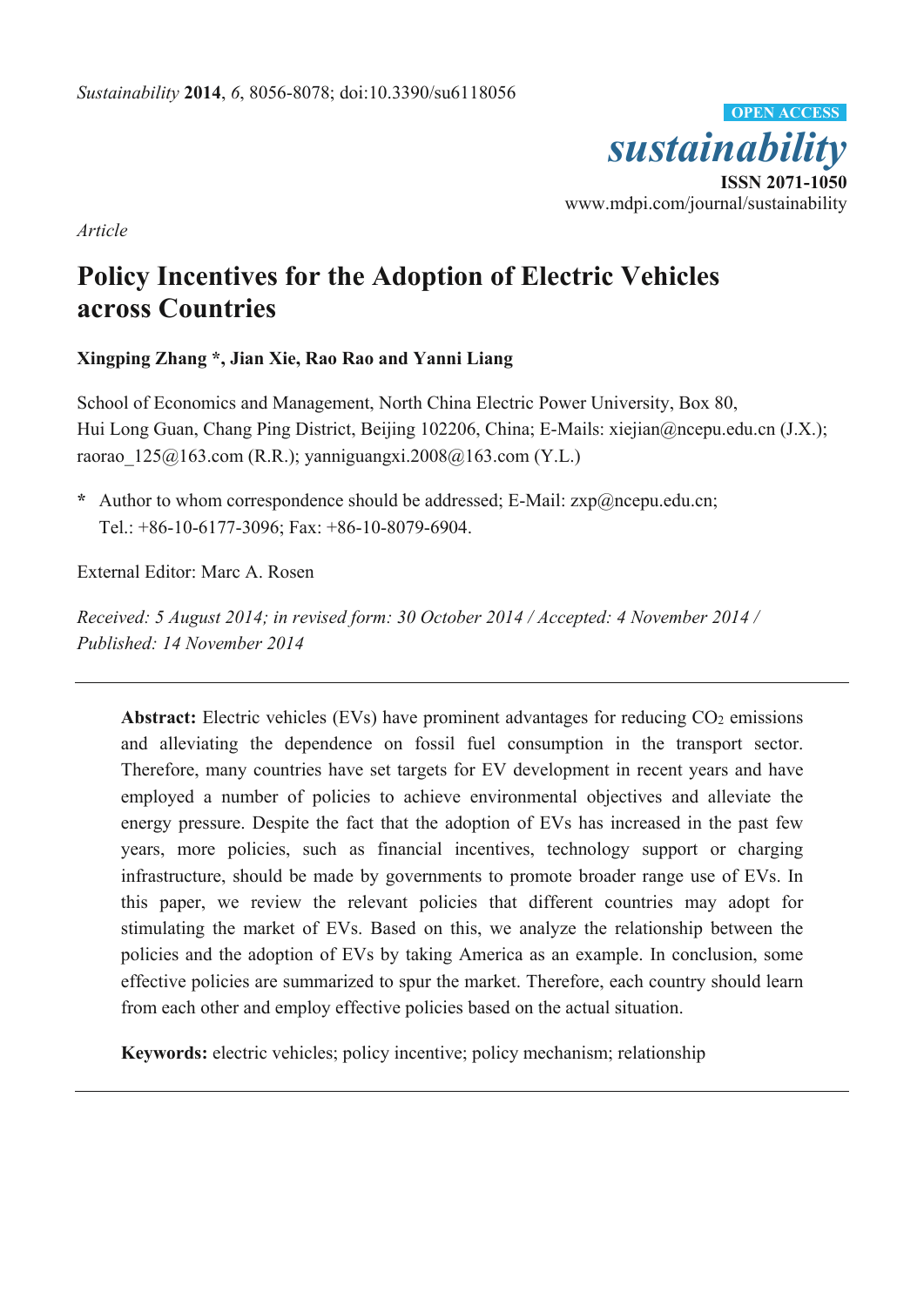## **1. Introduction**

# *1.1. Why Do Most Countries Need to Develop EVs?*

The International Energy Agency (IEA) has estimated that global  $CO<sub>2</sub>$  emissions caused by fossil fuel combustion would rise from 31.2 gigatons (Gt) in 2011 to 37.0 Gt in 2035 in the New Policies Scenario (The scenario takes into account existing policy commitments and assumes that those recently announced are implemented, albeit in a cautious manner). However, the CO2 emissions will reach a peak at 32.4 Gt before 2020 and decline steadily to 30.5 Gt in 2035 in the Efficient World Scenario (The scenario means all energy efficiency investments that are economically viable are made and all necessary policies to eliminate market barriers to energy efficiency are adopted)[1]. The  $CO<sub>2</sub>$  emissions mainly come from the burning of fossil fuels in the energy sector and the transport sector [2]. As is shown in Figure 1, the electricity and heat sector accounts for 50.14% and the transport sector is responsible for 22.43% of the world's total CO2 emissions. Figure 2 displays the CO2 emissions by the two sectors in each country. The proportion of  $CO<sub>2</sub>$  emissions ranges from 7% to 40% in the transport sector and 13% to 60% in the electricity and heat sector, respectively, in different countries.

Figure 1. CO<sub>2</sub> emissions by different sectors. (Source: CO<sub>2</sub> emissions from fuel combustion, International Energy Agency (IEA), 2013 [3].)



**Figure 2.** CO<sub>2</sub> emissions by two sectors in different countries. (Source: CO<sub>2</sub> emissions from fuel combustion, IEA, 2013 [3].)

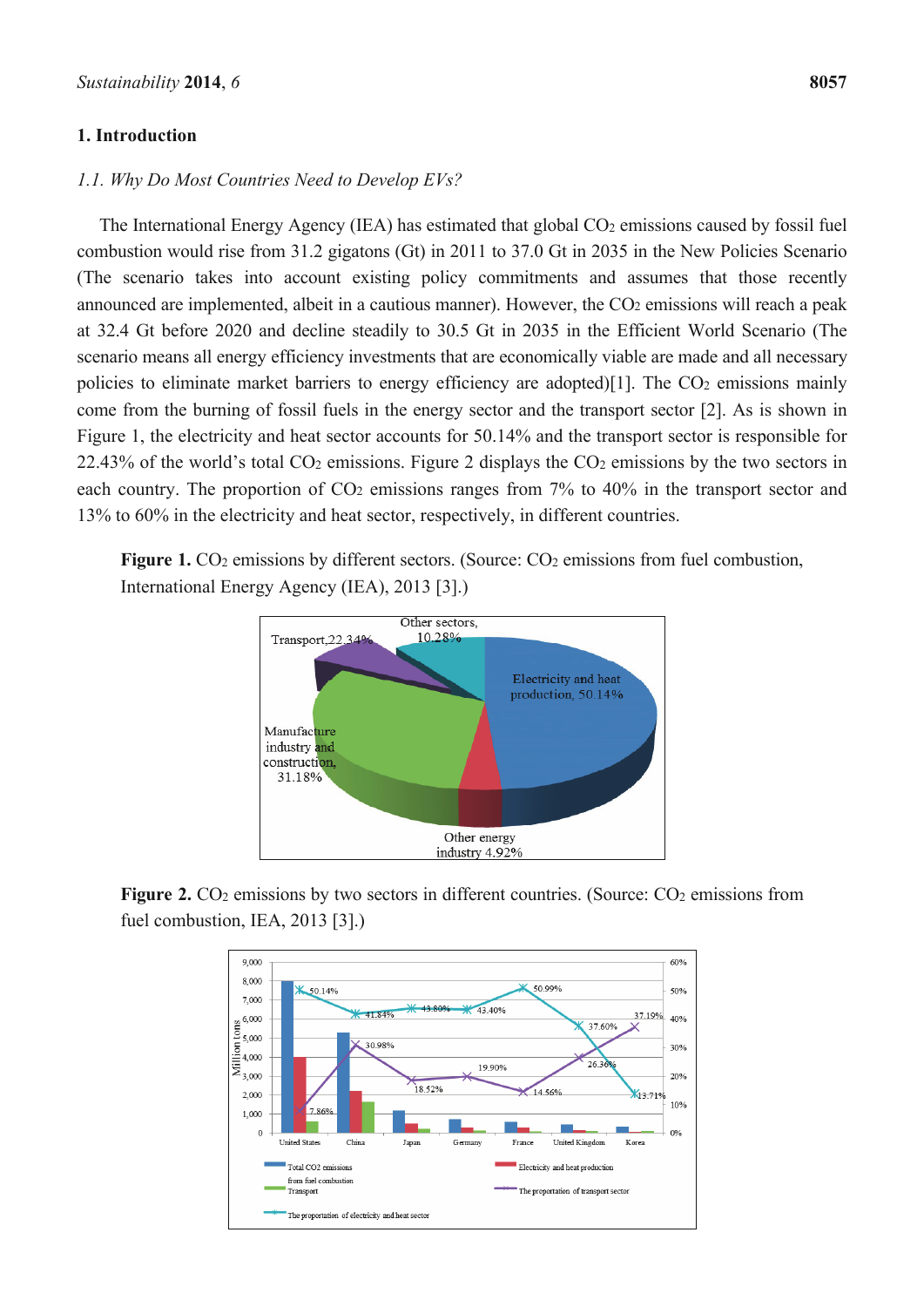For the electricity and heat sector, the energy resource that each country owns decides the energy structure. Since the energy resource is stable in each country, it is not easy to reduce the emissions in this sector in a short time. For the transport sector, the electric vehicles (EVs) provide a more promising way to solve the problem of  $CO<sub>2</sub>$  emissions and air pollution [4–6]. What is more, this can be applied to different countries with various primary energy resources. Therefore, many countries could achieve their goal of reducing CO2 emissions by developing EVs.

Taking China as an example, electricity generation in China is dominated by coal-fired power, and the proportion reached 69.6% in 2013 [7]. Although China has tried its best to adjust the energy structure, the potential to reduce  $CO<sub>2</sub>$  emissions in this sector is limited. Besides, with the development of urbanization, the CO2 emissions and other tail gas coming from internal combustion engine (ICE) will increase rapidly in transport sector, which is one of the main drivers of the serious haze problem [8].

Therefore, it is imperative to introduce EVs to solve the issues above. As is shown in Figure 3, EVs can help the  $CO<sub>2</sub>$  emissions reduction from both two sectors. EVs, as we define in this paper, include plug-in electric vehicles (PEVs), plug-in hybrid electric vehicles (PHEVs), hybrid EVs (HEVs) and battery electric vehicles (BEVs).

From Figure 3, EVs can not only replace the conventional vehicles powered by ICE in the transport sector to reduce  $CO<sub>2</sub>$  emissions, but also can work as energy storing device to absorb renewable energy, such as wind power and solar power, so the problem of intermittency and non-dispatchability of this power can be worked out [9]. Furthermore, EVs can sell the stored electricity back to the grid through the technology of vehicle to grid (V2G), which is also helpful to smooth the load curve [10].



**Figure 3.** The role of electric vehicles (EVs) in two sectors. ICE, internal combustion engine.

## *1.2. The Targets and the Current Situations of EVs in Different Countries*

The widespread use of EVs is not only helpful for CO<sub>2</sub> emissions reduction in the transport sector, but also conducive to adjusting the energy structure through increasing the proportion of non-fossil fuel energy. Therefore, many countries regard EVs as their strategic emerging industries and set their targets to promote the large-scale adoption of EVs, as presented in Table 1.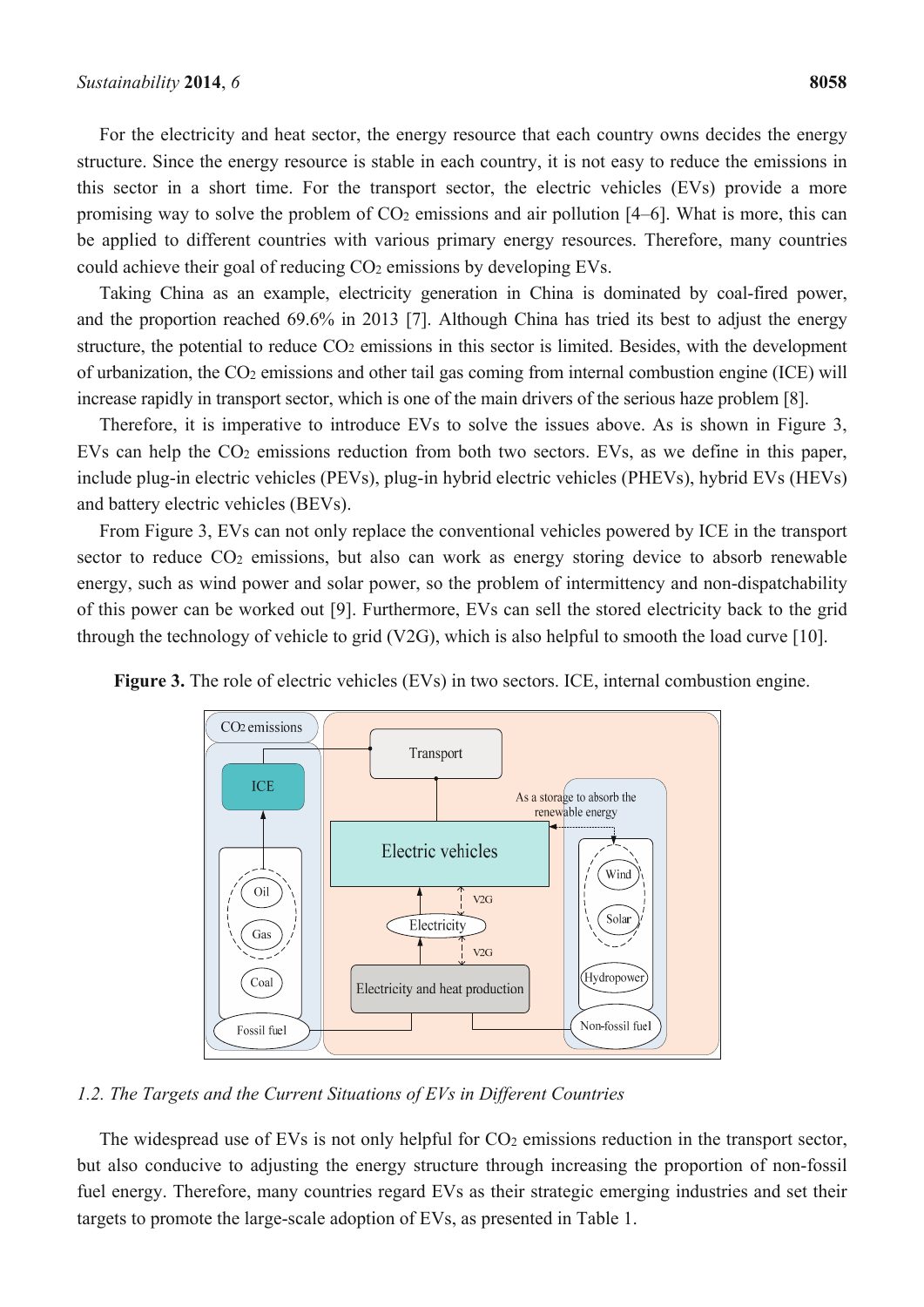Many countries are ambitious in wanting to achieve more than one million EVs on the road before 2020, according to Table 1. The United States plans to achieve the goal of one million EVs early in 2015. Though China intends to reach only 0.5 million EVs in 2015, it is going to realize the goal of five million EVs by 2020. Besides, the U.K. government has not set targets for the number of EVs, but the Committee on Climate Change recently recommended a goal of 1.7 million EVs by 2020. According to Global EV Outlook 2013, the EVs on the road will reach nearly 20 million around the world by 2020, but the number was only more than 0.18 million by 2012 [4]. Moreover, the EVs on the road in different countries are far from the target proposed, which is shown in Figure 4.

Taking China as an example, the quantity of EVs was up to 11,573 by 2012. China intends to promote 5,000,000 EVs on the road by 2020, which means the annual sale of new EVs should reach at least 623,533 in the next eight years. Norway has made a target of 0.05 million EVs on the road by 2018, and there have been already 10,805 EVs on the road by 2012, nearly 21.61% of the target amount. Thus, it is urgent and crucial to adopt relevant policy actions and effective policy mechanisms to spur the market for EVs.

| <b>Countries</b><br><b>Targets</b> |                                                       | <b>Deadline</b> | <b>Plan or Legislation</b>                                    |
|------------------------------------|-------------------------------------------------------|-----------------|---------------------------------------------------------------|
| United States (U.S.)               | 1 million EVs                                         | 2015            | EV Everywhere Grand Challenge Blueprint,<br>2012 [11]         |
| United Kingdom<br>(U.K.)           | 1.7 million EVs                                       | 2020            | Committee on Climate Change, 2010 [12]                        |
| Germany                            | 1 million EVs                                         | 2020            | National Development Plan for Electric<br>Mobility, 2009 [13] |
| France                             | 2 million EVs                                         | 2020            | French government (IA-HEV, 2014) [14]                         |
| Japan                              | EV market share reaches<br>50% in total vehicle sales | 2020            | Next-Generation Vehicle Strategy 2010 [15]                    |
| China                              | 0.5 million EVs                                       | 2015            | Energy saving and energy automobile                           |
|                                    | 5 million EVs                                         | 2020            | industry planning (2012-2020) [16]                            |
| Norway                             | 0.05 million EVs                                      | 2018            | The Norwegian government [17]                                 |

**Table 1.** Targets and corresponding plans in different countries. IA-HEV, Implementing Agreement for Co-operation on Hybrid and Electric Vehicles Technologies and Programmes.

Figure 4. Cumulative registrations of passenger EVs by 2012. (Source: Global EV Outlook, 2013 [4]; website of Gronnbil [18].)

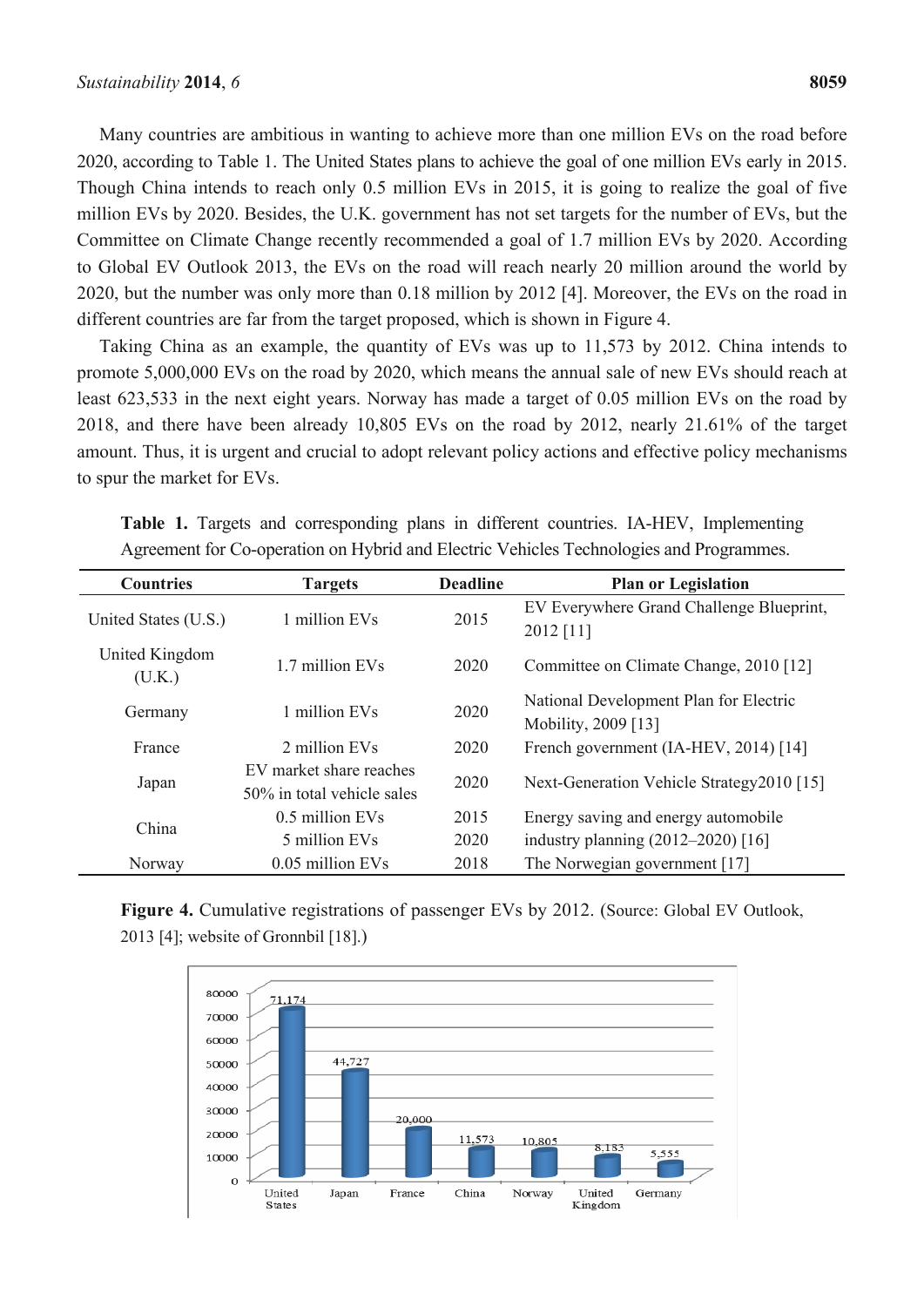#### *1.3. The Research Status and Layout*

To find the appropriate and effective policy mechanisms for EVs, some literature has analyzed one single policy or act that significantly influences the market for EVs. Jenn [19] accessed the effectiveness of the *Energy Policy Act of 2005* (EPAct 2005), using econometric methods and data between 2000 and 2010. It is found that the act increased the sales of HEVs in the U.S. Diamond [20] tested the relationship between HEV adoption and a variety of variables based on the hybrid registration data from different states, which suggested that gasoline prices, not incentive policies, were more closely related to EV adoption. Krause [21] found that misperception about available policies and incentives, not incentives themselves, affects the commercialization of EVs according to the survey of 21 cities in America. Pohl [22] argued that national policy had a direct impact on the electrification of vehicles in Japan, while Yabe [5] proposed that the initial price and progress rates of batteries had a greater influence on this share. Besides, Ahman [23] suggested that there was a crucial effect of government policy on building the market for EVs.

In addition, some studied the impact of government policies and incentives, as well as legislation on the adoption of EVs from the perspective of a single country. Based on a survey with 13 pilot cities in China, Zheng [24] analyzed the effect of EV development in China after the "*Plan on Shaping and Revitalizing the Auto Industry*" launched in 2009. Cohen [25] demonstrated how policy entrepreneurship activities promote the introduction of EVs in Israel, while Jarvinen [26] represented the relationship between the EV market and the national policy implications in Australia.

The literature above just pointed out which policy or act may significantly influence the market for EVs, and few research institutions or articles have focused on the policy mechanism for the adoption of EVs from the perspective of multiple countries. The *Implementing Agreement for Co-operation on Hybrid and Electric Vehicles Technologies and Programmes* (IA-HEV) was formed in 1993 [27]. Its work was to collect the relevant policies about its 18 members, mainly including the U.S., Germany, the U.K., Italy and France, without relationship analysis. William [2] used multiple linear regression analyses to examine the relationship between policy instruments and 30 national EV market shares for 2012, but he did not consider the policy mechanism of these countries.

Therefore, it is necessary to analyze the relationship between the mechanisms of incentives and the market outcome for EVs. The countries we mentioned above generally set out their plans to promote the development of EVs based on the financial incentives, technology support and charging infrastructure, such as the EV Everywhere Grand Challenge Blueprint in America and Next-Generation Vehicle Strategy 2010 in Japan. Besides, the practices to realize the marketization of EVs in the last few years were also based on the above three aspects. What is more, William [2] found financial incentive and charging infrastructure to be significantly and positively correlated with a country's electric vehicle market. Ahman [23] analyzes the government policy by considering technology support and infrastructure support. Therefore, we reviewed the important national policies and analyzed the policy mechanism of various countries in this paper from these three aspects. In addition, the paper links the policy incentives and mechanism to the market or growth level of EVs. Considering the development scale of EVs and the typicality of policy mechanisms, we mainly take America as an example. Finally, the paper draws a conclusion about the effectiveness of different incentive program and provides some advice for solving the problems of EV development in China.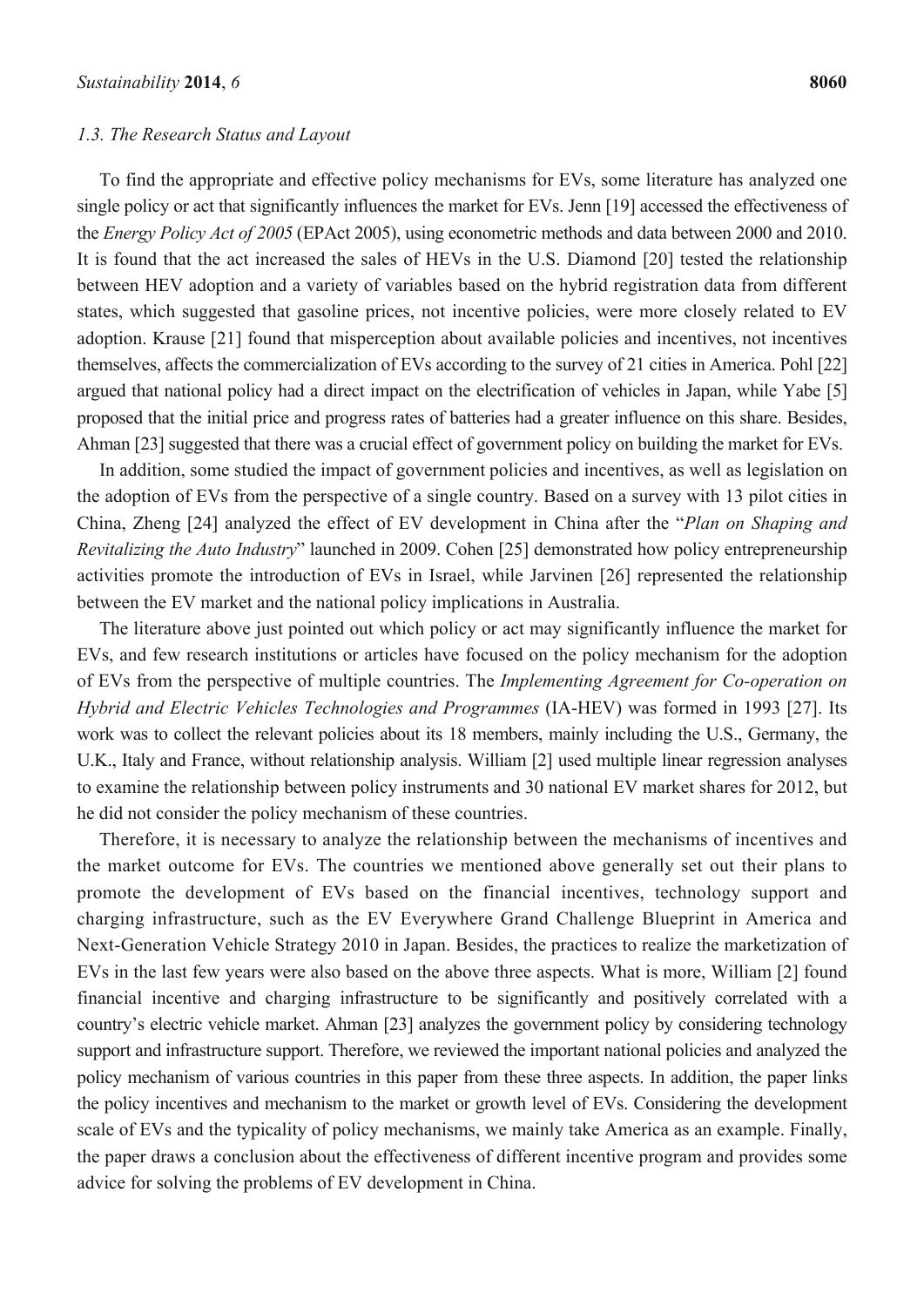The rest of this paper is organized as follows. Sections 2–4 review the policies and mechanisms of several typical countries from the three aspects, respectively. Section 5 analyzes the market for and development of EVs regarding these countries based on the review of policies. The final section is devoted to the conclusions.

### **2. Financial Incentives**

Although EVs can mitigate air pollution compared to ICE vehicles, it is still difficult for consumers to accept EVs; because they are not willing to pay for social benefits that would not directly benefit themselves in the short time. In order to improve EV acceptance, governments around the world need to carry out some financial incentives to convince consumers that EVs are not only environmentally-friendly, but also economical. In the meantime, some incentives should be formulated to encourage manufacturers to actively produce EVs.

From the perspective of recipients, financial incentives can mainly be separated into two parts, namely for consumers and for manufacturers. Firstly, in terms of consumers, these mainly contain tax credits, tax reduction, tax exemption or direct subsidy [28,29] during purchasing and also include a free road tax, cheap electricity price or free parking with the use of EVs [30]. Secondly, governments should adopt some financial incentives for manufacturers, such as the reduction of the sales tax depending on the CO2 emission level and subsidies for the production of EVs, so that the targeted quality and quantity of EVs could be guaranteed [31].

## *2.1. The Financial Incentives in United States*

#### 2.1.1. A Policy Review of Financial Incentives in the United States

In 2005, Congress proposed the EPAct 2005 [32] and established a new set of incentives, including direct tax credit to consumers for the purchase of an HEV [22]. The "*Energy Improvement and Extension Act of 2008*" [33] proposed a new tax credit for PHEV, and the credit ranged from \$2500 to \$7500 based on the battery pack capacity for the purchase of the first 250,000 PHEVs.

Besides, the *American Clean Energy and Security Act of 2009* (ACES-2009) [34], as well as the *American Recovery and Reinvestment Act of 2009* (ARRA-2009) [35] had authorized federal tax credits for qualified PEVs, and the credits ranged from \$2500 to \$5000, depending on battery capacity.

Later, the federal government proposed the Car Allowance Rebate System (also known as Cash for Clunkers), which is an act with a \$3 billion financial incentive [36]. Through this system, people would get \$3500 or \$4500 if they exchanged their less fuel-efficient vehicle for a higher fuel-efficiency vehicle, which includes some HEVs. In addition, many states have established incentives, including fiscal incentives and non-fiscal incentives. The fiscal incentives mainly covered tax reduction or exemptions and rebates for both BEVs and PHEVs, and the non-fiscal incentives included free access to high occupancy vehicle lanes. The financial incentives of some states are shown in Table 2.

Apart from stimulating consumers to purchase and use EVs, the government also has encouraged manufacturers to promote the development of EVs. The government proposes some policies on tax reduction, low loan interest and research and development (R&D) investment. As in the EPAct 2005, the amount of credits start a "phase-out" after a manufacturer exceeds a vehicle sales limit, which is a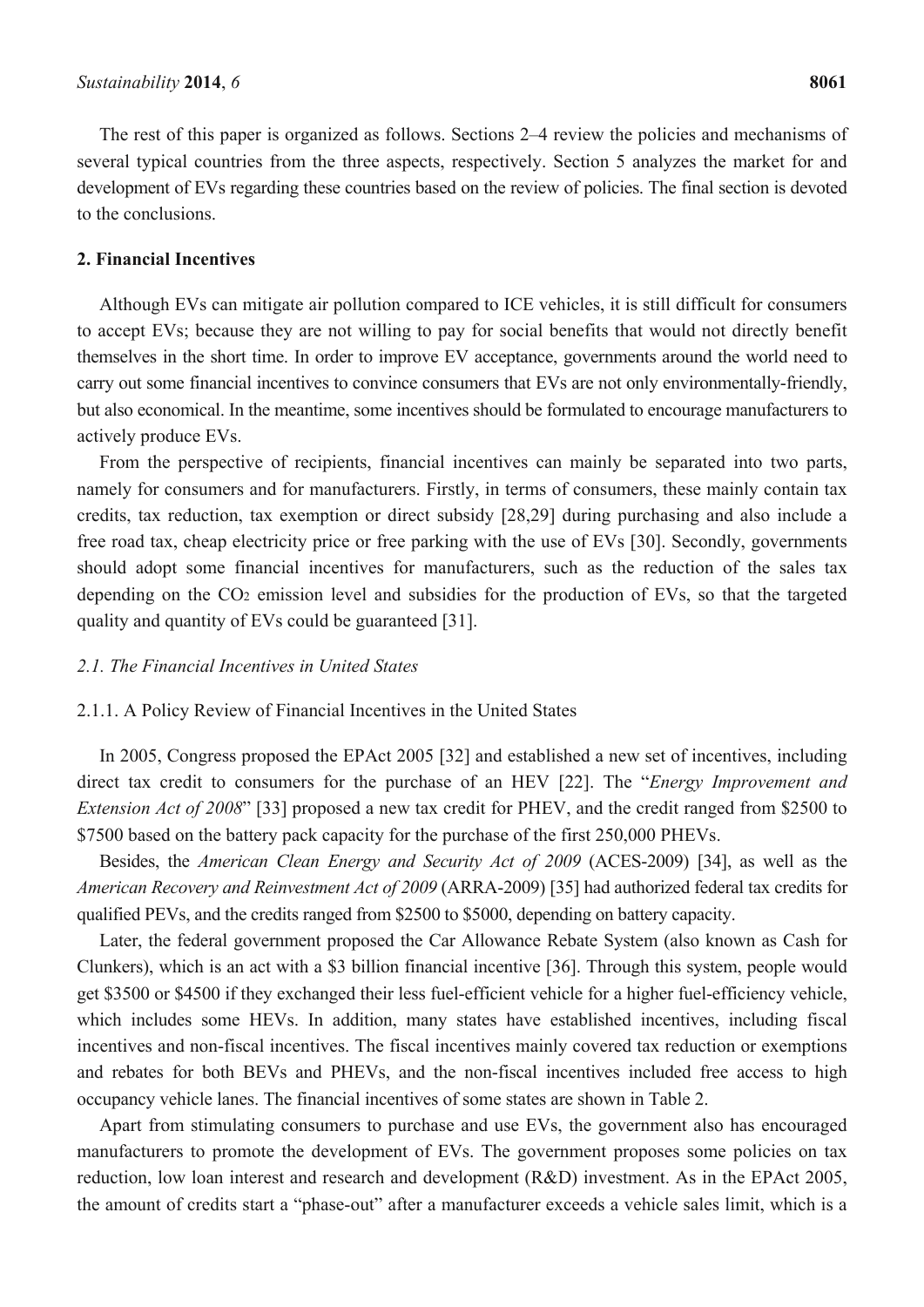stepwise tax credit. The full credits are available when a manufacturer sells 60,000 qualifying vehicles, such as PEVs, and then the credits begin to decrease [32].

| <b>State</b>   | <b>Amount of Incentive</b>           | <b>High-Occupancy</b><br><b>Vehicle Lane</b> | <b>Type of Incentive</b> |  |
|----------------|--------------------------------------|----------------------------------------------|--------------------------|--|
| California     | \$1500 for PHEVs and \$2500 for BEVs | N <sub>0</sub>                               | Income tax credit        |  |
| Washington     | No.                                  | Yes                                          | Sales tax exemption      |  |
| Massachusetts  | \$2500 for PHEVs and BEVs            | N <sub>0</sub>                               | Purchase rebate          |  |
| New Jersey     | \$4000 for BEVs                      | Yes                                          | Sales tax exemption      |  |
| Oregon         | \$5000 for PHEVs and \$1500 for BEVs | N <sub>0</sub>                               | Income tax credit        |  |
| Colorado       | \$6000 for PHEVs and BEVs            | Yes                                          | Income tax credit        |  |
| Montana        | \$500 for PHEVs and BEVs             | n.a. (not available)                         | Conversion cost credits  |  |
| South Carolina | \$1500 for PHEVs and BEVs            | N <sub>0</sub>                               | Income tax credit        |  |

**Table 2.** Financial incentives by state [37].

In addition, the "*Energy Independence and Security Act of 2007*" (EISA-2007) not only provided financial incentives, but also provided low loans for automobile manufacturers to develop EVs [38]. What is more, President Obama announced the plan of the "next generation electric vehicle" [39], which aimed to fund \$1.5 billion to manufacturers to produce high efficiency batteries and their components. The plan was also to provide \$500 million to produce other components needed for EVs, such as electric motors and other key components. These financial packages for manufacturers are helpful for pledging one million EVs on the road by 2015.

# 2.1.2. The Mechanism of Financial Incentives in the United States

Based on the reviews above, it is shown that various financial incentives are adopted by the federal and state governments to stimulate the purchase and production of EVs in United States. Egbue [40] suggested that individuals would likely be EV adopters only if they perceived that EVs were superior in performance and price compared to conventional vehicles.

In order to stimulate consumers to choose EVs, both the federal government and state governments have taken direct subsidies, tax credits or tax exemptions as the main forms of financial incentives. Other incentives, such as the high-occupancy vehicle lane and the Cash for Clunkers program also play a role in turning consumers toward choosing EVs. In addition, the Clean Vehicle Rebate Project provides rebates of up to \$5000 for consumers to purchase or lease zero-emission and plug-in hybrid vehicles [41]. However, for manufacturers, the federal government is the main supporter, while the state governments have less financial incentives. The federal government has spurred the production and sales of EVs by providing the concessional load, tax credits and R&D investment for manufacturers. The state governments, especially California, have supported the production and sales of low emission vehicles (LEVs) or zero emission vehicles (ZEVs) through placing the onus on the manufacturers to reduce high tailpipe emission vehicles and imposing civil penalties on the manufacturers for non-compliance. Apart from the penalties, the companies producing and selling ZEVs could get the credits as an award [42].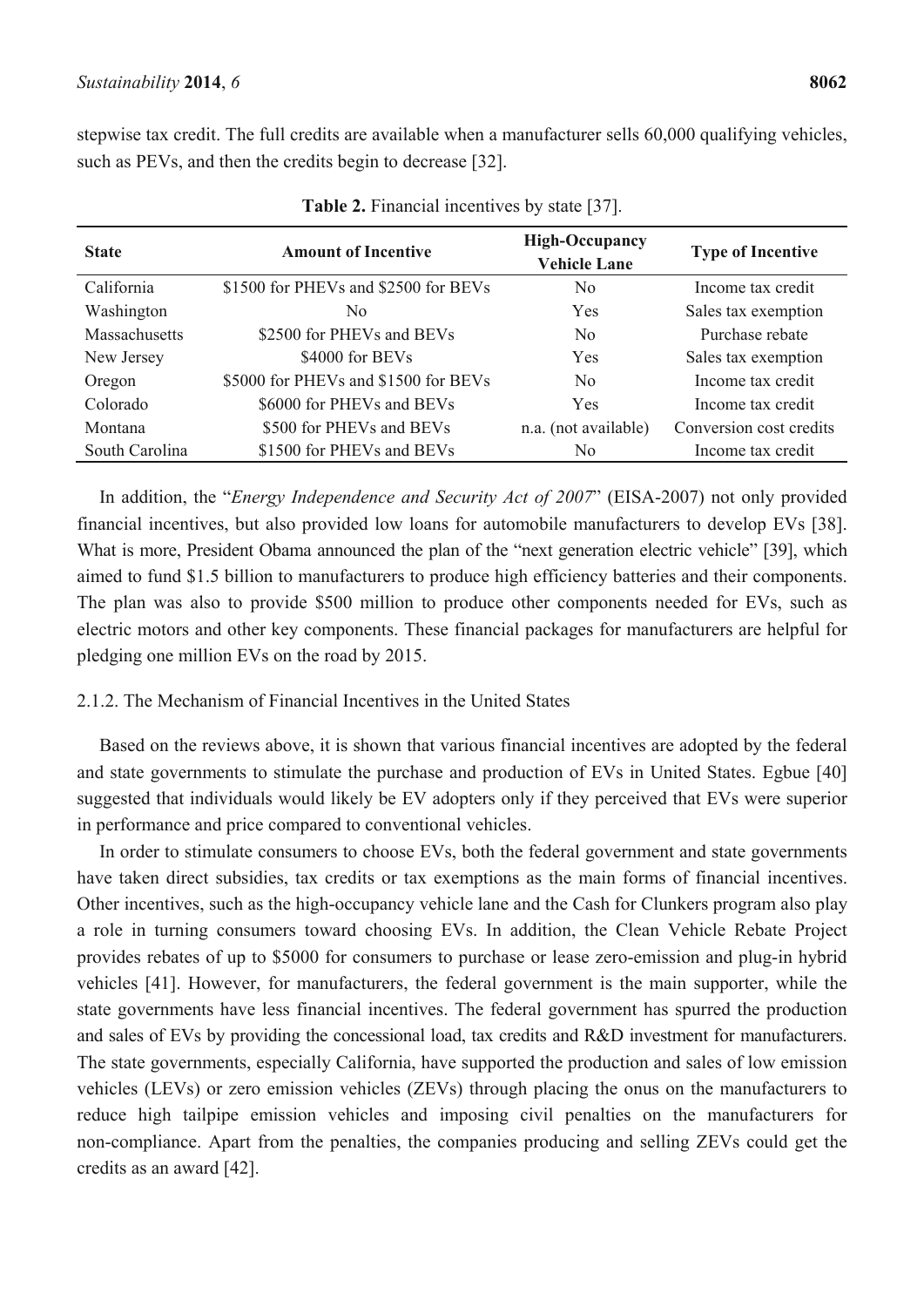#### *Sustainability* **2014**, *6* **8063**

Specifically, the R&D investment is separated into two ways. Firstly, investment has been made in qualified manufacturers directly, and the investment is mainly for manufactures to perform the research on the core technologies. Secondly, the manufacturers have to compete for the investment, and the investment is mainly for the relevant technology on charging infrastructure. By sorting and analyzing, the framework of financial incentives is summarized in Figure 5.





# *2.2. The Financial Incentives in Europe*

Considering the importance of reducing CO<sub>2</sub> emissions from road transport, as well as security and oil supply, many countries in Europe regard EVs as an effective way to solve these problems and have made policy packages to promote their development. Except for incentives for the use of EVs, Europe also focuses on punishments for the use of high emission vehicles. It offers credits to carmakers that produce vehicles with less than 50 g of  $CO<sub>2</sub>$  per kilometer and provides additional incentives for the introduction of EVs [43,44].

The U.K. government modified the tax mechanism in the car property tax in 2007, and the tax is levied based on the  $CO_2$  emissions in grams per km (g· $CO_2/km$ ) [45]. In the new Ultra Low Emission Discount, the U.K. government gives a discount to electric vehicles that emit 75 g/km or less of CO<sub>2</sub> and provides a 100% discount from the Congestion Charge for qualified vehicles [46,47]. The U.K. government attaches more attention to low CO2 emissions. Therefore, the vehicles that are qualified are eligible to enjoy the policies, even though the vehicles come from other countries [48], and the phenomenon of localism protection occurs less, which could promote the marketization of electric vehicles to some extent.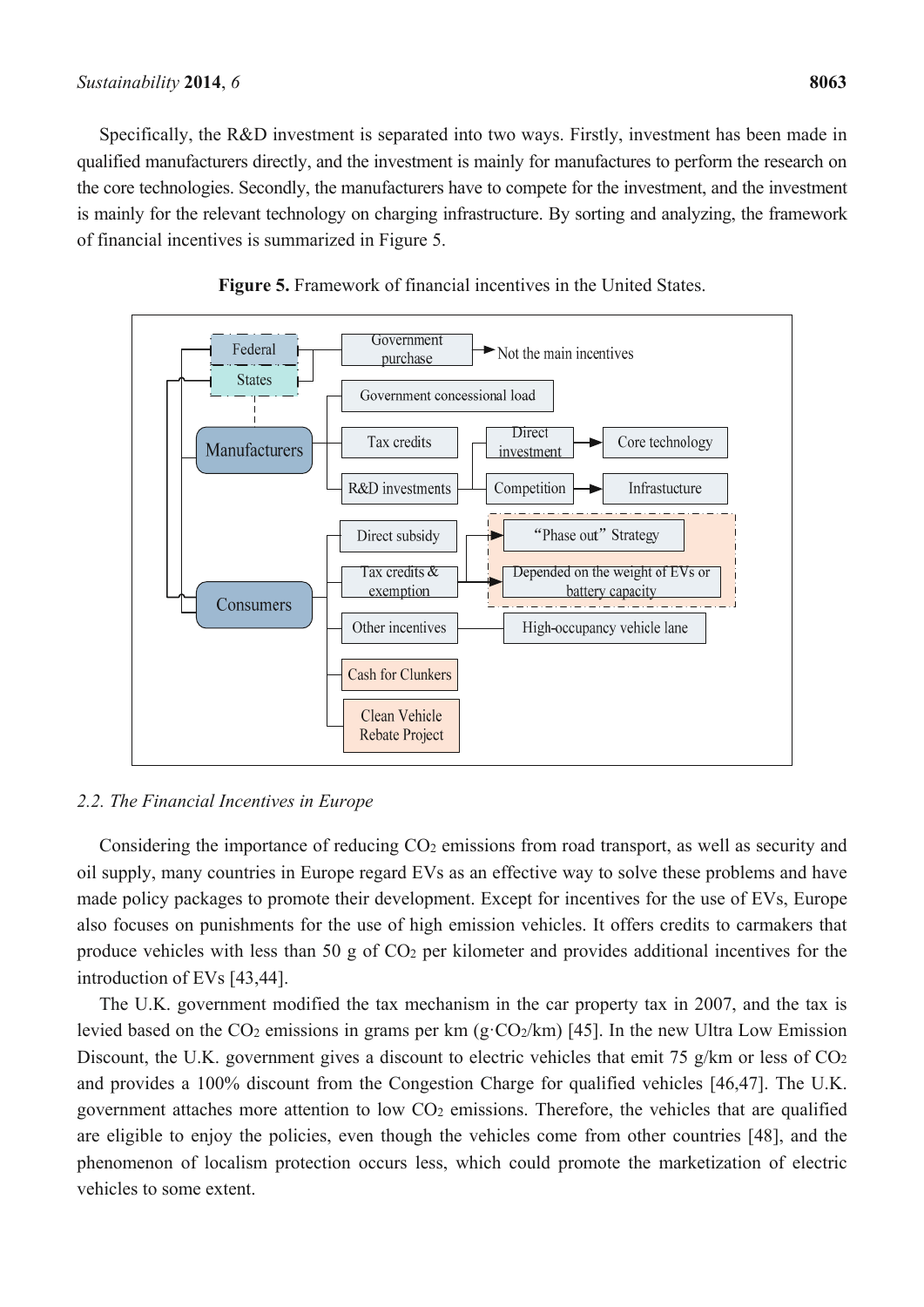In addition, the U.K. created a subsidy program in 2011 called the *Plug-In Car Grant* [48] for consumers to enable the purchase of ultra-low carbon vehicles. Under the program, qualified ultra-low emission cars will receive a grant towards their cost. This is 25% off the cost of a new electric car, but not to exceed £5000. Furthermore, the U.K. proposed a vehicle scrappage scheme [49], such as Cash for Clunkers in America, to stimulate consumers to buy lower-emissions vehicles. Italy, Germany and France also have put forward similar policies, as well.

From the perspective of the mechanism of financial incentives, many countries in Europe often have proposed their financial incentives depending on CO<sub>2</sub> emissions (Table 3 and Figure 6), and their recipients are usually customers. Moreover, the majority of countries have no penalty. Especially in France, it adopts the *bonus-malus* system as the financial incentive [50]. *Bonus* is a discount in the premium, and *malus* is an increase in the premium. For example, vehicles that emit 20 g/km could benefit from a premium of  $\epsilon$ 6300, and for vehicles that emit between 20 and 60 g/km, the premium is  $\epsilon$ 4000 [51]. This system is designed to reward the purchase of a new car emitting less CO<sub>2</sub> via giving the *bonus* to consumers and punishing those who opt for a more polluting model.

There are still some countries that have not established their policies depending on the  $CO<sub>2</sub>$  emissions, such as Germany, Demark and Norway. The framework of financial incentives in these countries is similar to America. For example, Norway not only proposed tax credits and direct subsidies, but also supplied free parking and bus lane access, such as the high-occupancy vehicle lane in the U.S. Especially, the government of Norway supplied 3200 free charging stations (namely, free electricity) for consumers [17], which is attractive to most Norwegians, because of the high petrol price.

| <b>Countries</b> | <b>Credits Based on</b><br>the $CO2$ Emissions | <b>Tax Credits</b>                                                           |  |
|------------------|------------------------------------------------|------------------------------------------------------------------------------|--|
| Belgium          | Yes                                            | Registration tax exemption                                                   |  |
| Germany          | No.                                            | Annual circulation tax exemption                                             |  |
| <b>Denmark</b>   | No.                                            | Registration tax exemption                                                   |  |
| Finland          | <b>Yes</b>                                     | Pay the minimum rate $(5\%)$ of the CO <sub>2</sub> -based registration tax. |  |
| France           | Yes                                            | Company car tax exemption                                                    |  |
| Ireland          | n.a.                                           | Registration tax credits                                                     |  |
| Norway           | No                                             | Purchases tax exemption                                                      |  |

**Table 3.** Tax credits in several countries of Europe [50].

An outstanding characteristic of the policies in Europe is that the financial incentives are proposed mainly based on CO2 emissions, no matter what the incentive object is. For consumers, they could receive the incentives if they purchased the vehicles with less CO<sub>2</sub> emissions. For manufacturers, if they wanted to gain the incentives, they should produce more effective and environmentally friendly vehicles, such as EVs, which have less emissions or even zero-emissions. For instance, European Union (EU) legislation sets mandatory emission targets for new cars, with a fleet average of 130 g·CO<sub>2</sub>/km by 2015 and 90 g·CO2/km. To achieve this goal, the manufacturers have to pay an excess emissions premium for each car registered. What is more, they could gain "super credits" if they produce vehicles with extremely low emissions. The "super credits" are that each low-emitting car will be counted as 3.5 vehicles in 2012 and 2013, 2.5 in 2014, 1.5 vehicles in 2015 and then one vehicle from 2016 to 2019, but not the money nor subsidy [51]. The framework of financial incentives is shown in Figure 6.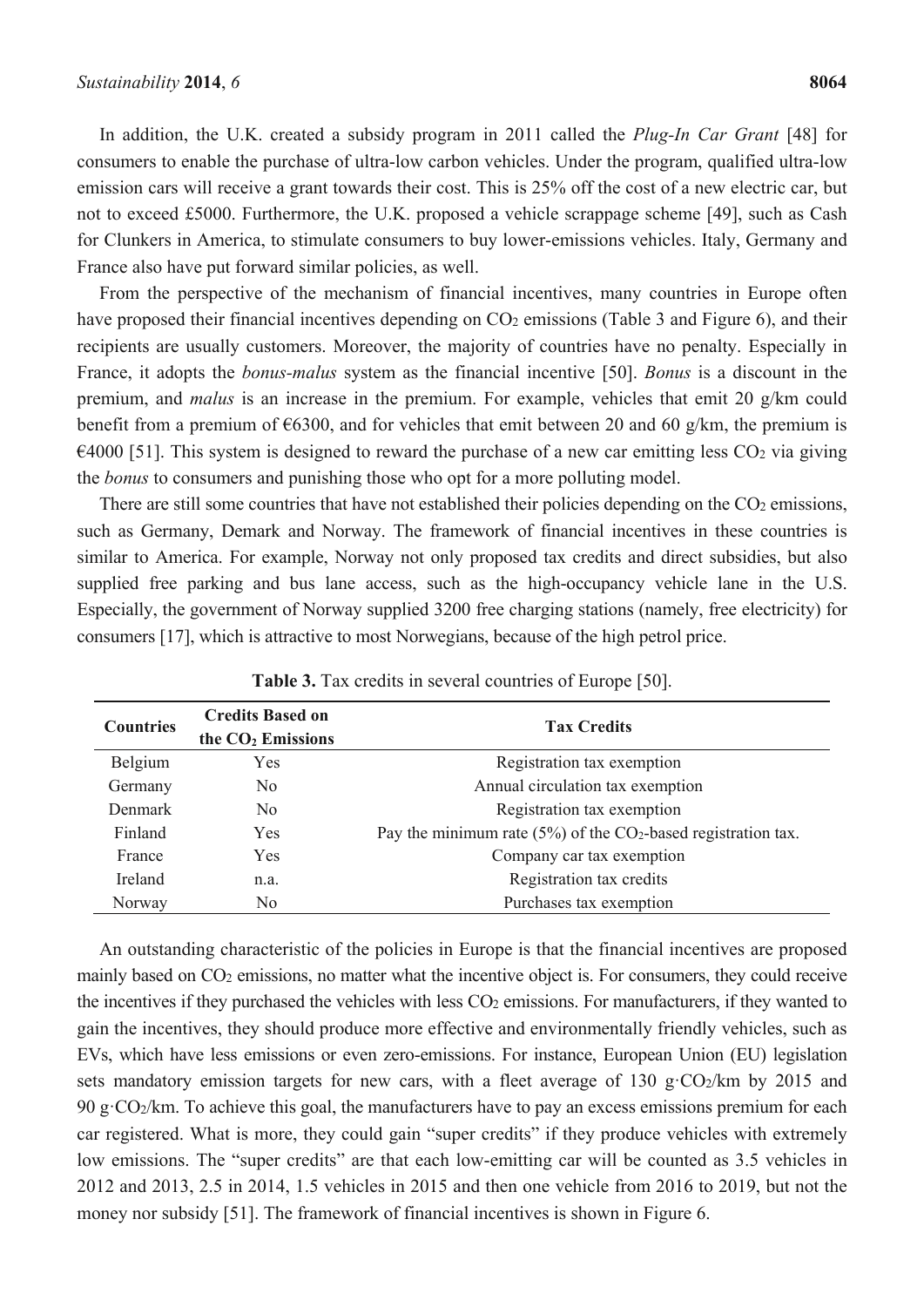

**Figure 6.** Framework of financial incentives in Europe.

#### *2.3. The Financial Incentives in China*

China has recently striven to develop EVs, because it owns the largest  $CO<sub>2</sub>$  emissions in the world, and also, China has the largest market room for EVs [8]. In China, the government encourages purchasing public vehicles at the primary stage and then supports exploiting the private EV market in some pilot cities. In 2009, China announced a trial program to provide incentives for EVs, including up to RMB 60,000 for purchasing private BEV and RMB 50,000 for purchasing PHEV in Shanghai, Shenzhen, Hangzhou, Hefei and Changchun [52]. Compared to the mechanism of Europe, the subsidies are not an open green light to all EVs. The phenomenon of local protectionism is serious in the pilot cities of China, which hinders the development of EVs [8].

The financial incentives to promote EVs in the market are separated into two parts, namely government purchase and private purchase. The promotion of EVs at first mainly follows the policy of government purchase. For instance, in the 2008 Olympic Games and the 2010 Shanghai World Expo, China put many EVs, such as electric sightseeing cars or electric sanitation cars, into practice through government purchase [53,54].

Recently, the government, on the one hand, tried to limit the purchase of conventional vehicles for private purchase by a vehicle registration lottery and traffic controls that mainly included "odd-even" traffic restrictions, peak restrictions and the specified lane restrictions. To address the traffic jams and the haze problem in the big cities, such as Beijing, Shanghai and Tianjin, the local government adopted traffic controls for conventional vehicles [55]. On the other hand, financial incentives for EVs, such as subsidies, no license-plate lottery and no traffic controls, have been proposed to attract consumers to choose EVs [56]. The framework is shown in Figure 7.

#### *2.4. The General Framework of Financial Incentives*

Based on the reviews and the analyses of different countries, we conclude that the general framework of financial incentives is as shown in Figure 8. The framework provides various ways to promote the development of EVs, and each country can use it as a reference based on the current situation. The financial incentives mainly involve the consumers' incentives and manufacturers' incentives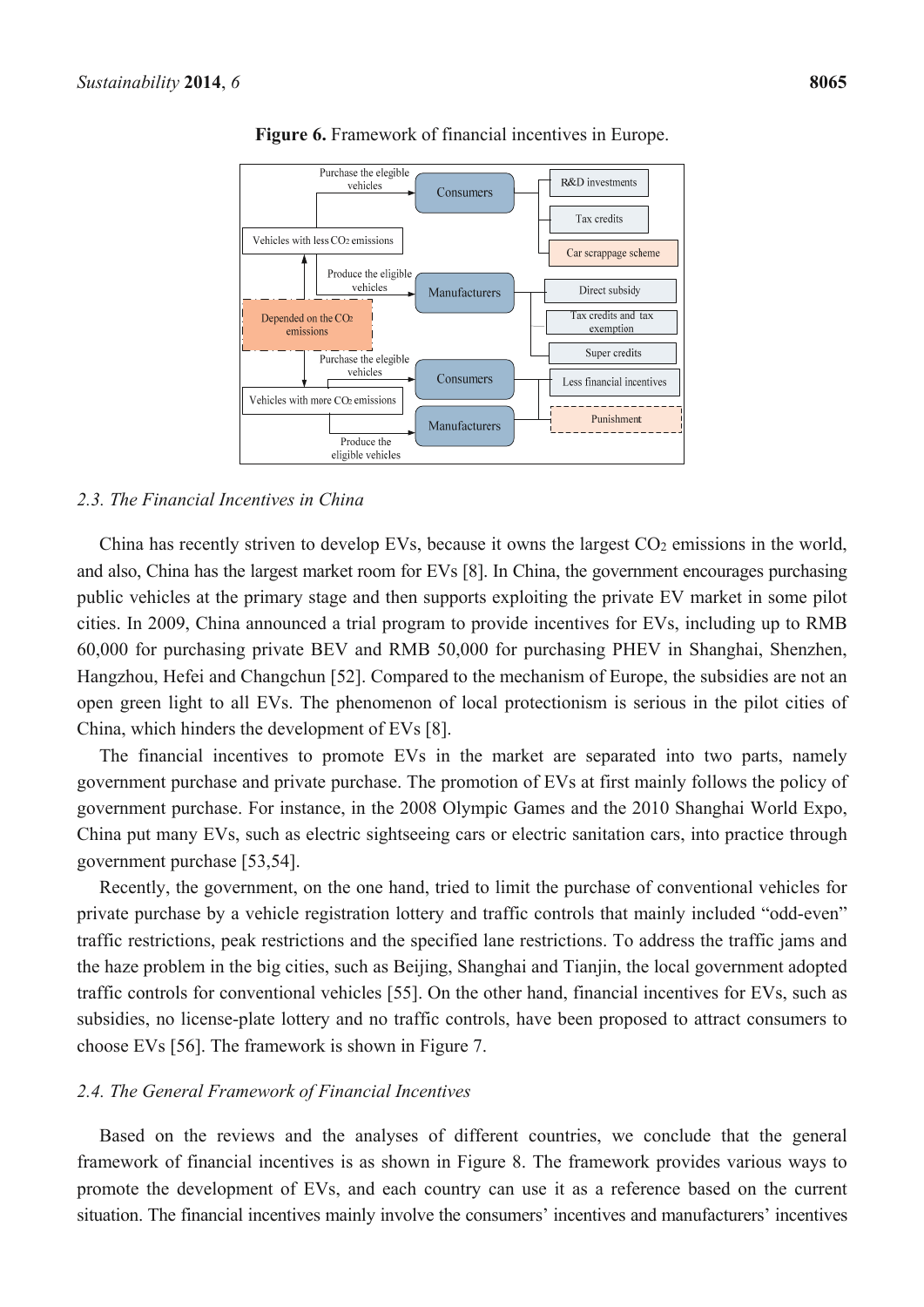from the perspective of recipients. The specific financial incentives include direct subsidies, fiscal incentives, fuel cost savings and other incentives, as is shown in Figure 8.



**Figure 7.** Framework of financial incentives in China.

**Figure 8.** Framework of financial incentives.

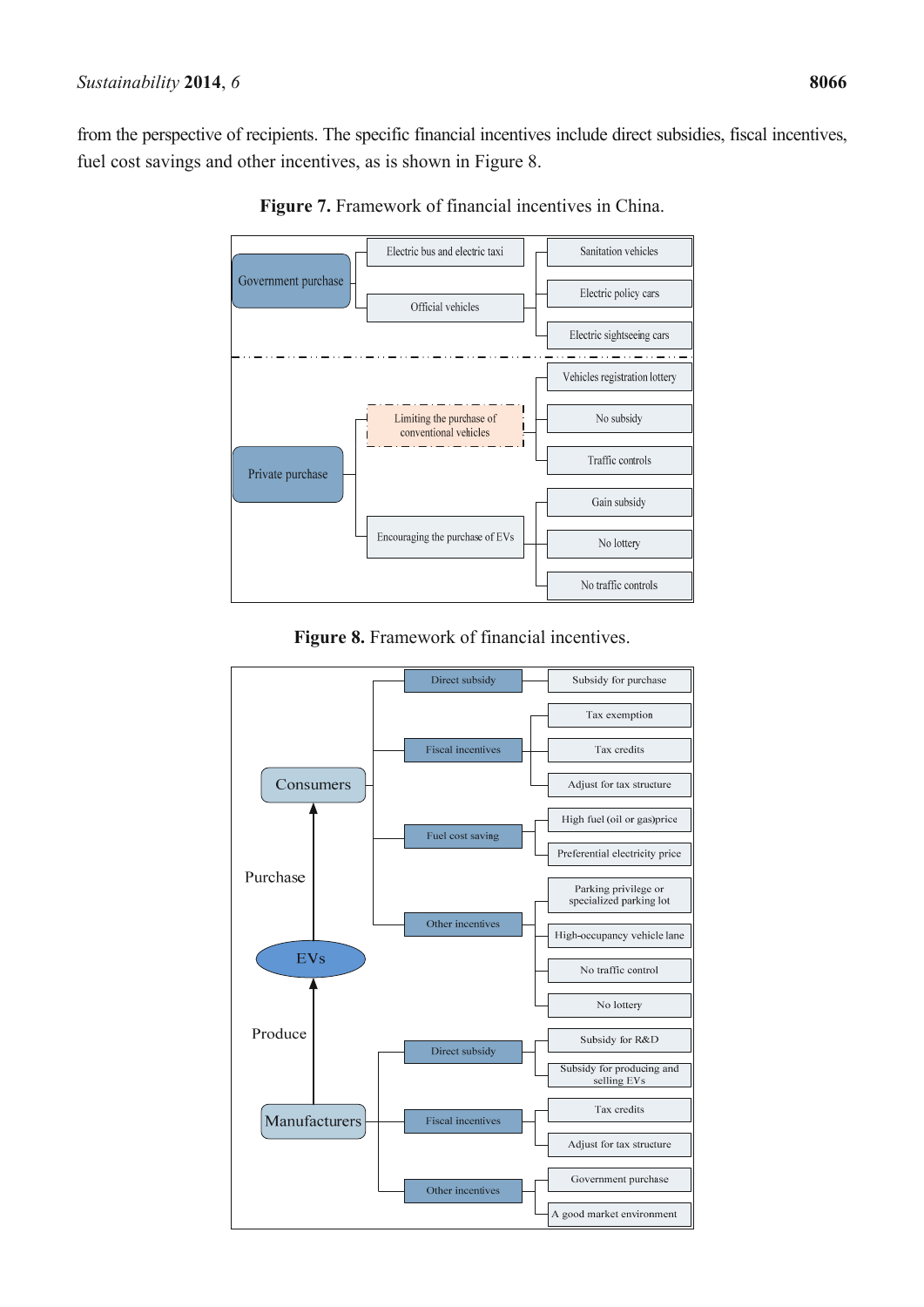The direct subsidy means a one-time bonus or investment, and the fiscal incentives refer to the tax credits or tax exemptions of EVs. For fuel cost savings, it is sensible that EVs would be regarded as substitute products for consumers if the petrol price were high. Likewise, the cheap electricity price will be attractive for consumers.

## **3. Support for Technology**

# *3.1. The Importance of Technology Support*

The price of EVs in the infancy stage is high to consumers because of the immature technology, high investment of R&D and high cost of production. Therefore, the rational price that the consumers could accept has to be supported by tax reductions and subsidies from the government. However, the long-term development of EVs depends on key technology, fundamentally, and the cost of EVs would be indeed reduced through technological progress. Thus, many countries, such as America, Germany, Japan and China, have attached great importance to the R&D of relevant technology for EVs. These countries have proposed some plans and policies on technological progress based on their technical resources and their national development strategies.

# *3.2. Technology Support in United States*

According to the *EV Everywhere Grand Challenge Blueprint* [11], the Obama government is willing to promote EVs in the next few years. This blueprint provides the technical targets, which includes R&D on batteries and electric drive systems, vehicle light weighting technology and advanced climate control technology. The first three technologies are the core technologies, and the details are shown in Table 4.

|                               |  |  | <b>Table 4.</b> Technical targets in the Blueprint. Source: EV Everywhere Grand Challenge |  |
|-------------------------------|--|--|-------------------------------------------------------------------------------------------|--|
| <i>Blueprint</i> (2012) [11]. |  |  |                                                                                           |  |

| <b>Technology</b>        | Targets(by 2022)                                                       |  |  |  |
|--------------------------|------------------------------------------------------------------------|--|--|--|
| Battery                  | Reduce cost from \$500/kWh in 2012 to \$125/kWh                        |  |  |  |
| Electric drive system    | Reduce cost from \$30/kWh in 2012 to \$8/kWh                           |  |  |  |
| Vehicle weight reduction | Reduce vehicle weight by nearly 30%; includes body, chassis, interior, |  |  |  |
|                          | electric drive components                                              |  |  |  |

To better achieve these specific targets, well-coordinated mechanisms, including governments, researchers and companies, are required. In America, the mechanism to develop new technology is mainly based on the project. The government proposed the project and gathered the relevant companies, research institutions and some universities, which were chosen by the government or are in competition to complete the project together (Figure 9). For instance, the government is going to provide \$120 billion over the next five years to fund the new Joint Center for Energy Storage Research (JCESR), which is led by the Argonne National Laboratory in Chicago with five national labs, five universities and four private-sector enterprises [57].

Finally, in order to better promote innovations, it is necessary to standardize various technologies. The Society of Automotive Engineers (SAE) is the main institution to unify the standard for EV technologies. For example, America has devoted itself to research on hydrogen fuel cells for several years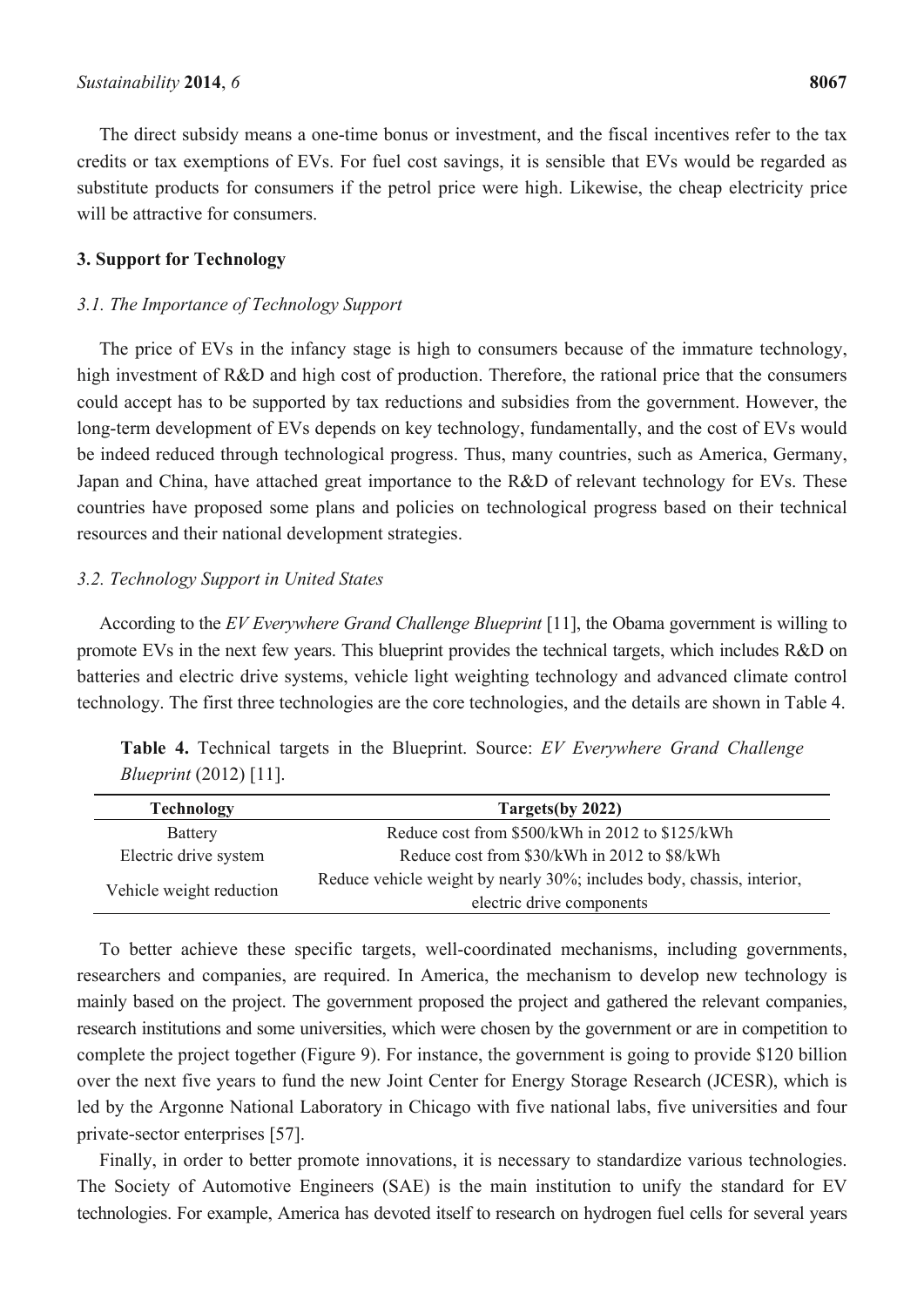since the Bush administration. Additionally, in April, 2014, SAE developed two new standards on hydrogen fuel cell vehicle technology: SAE J2601, light gaseous hydrogen vehicles agreement; and SAE-J2799, standards of software and hardware on hydrogen fuel cells. These two standards are cutting-edge in this field [58].



**Figure 9.** The mechanism to develop technology in America.

#### *3.3. Technology Support in Other Countries*

The technology incentive in Japan is similar to the United States. Japan has paid more attention to the relevant technologies of EVs, especially the battery. Moreover, it owns core technology on many aspects of EVs, such as the lithium-ion battery and the fuel cell. At first, many automobile companies used lead acid batteries as the power source for propulsion and then turned to the lithium-ion battery. The lithium-ion battery has more advantages, such as a longer driving range and a shorter charging time. Based on the *Next-Generation Vehicle Strategy 2010* [15], the R&D was led by the private sector before 2010, namely the enterprises would do the research on what the market needs. Then, the mechanism of R&D will be a government-industry-academia collaboration by 2015. In this strategy, R&D on battery technologies would focus on improving the performance of lithium-ion batteries and developing successors to this battery, as well as creating an environment for the secondary use of batteries.

In Europe, Germany has some certain advantages on the innovation of batteries. Germany has proposed a framework, whose main body is a multitude of projects and measures or stimulus packages made by four ministries, combined with some active participation of businesses and civil organizations. Additionally, the four ministries are the Federal Ministry of Economics and Technology (FMET), the Federal Ministry of Transport, Building and Urban Development (FMTBUD), the Federal Ministry for the Environment, Nature Conservation and Nuclear Safety (NCNS) and the Federal Ministry of Education and Research (FMER) [59]. FMER sponsored the Lithium-ion Battery Alliance to gather resources in 2008, and FMET brought the battery storage plan into effect in 2009 [60]. Besides, the four ministries would combine small and medium-sized enterprises and civil organizations to display the new technology and to promote the knowledge of EVs for citizens through various activities.

## **4. Support for Charging Infrastructure**

Charging infrastructure is assumed to be most strongly related to EV adoption. Sierzchula [2] analyzed the relationship between the charging infrastructure and the adoption of EVs in different countries. It was suggested that the construction of a charging station for every 100,000 residents could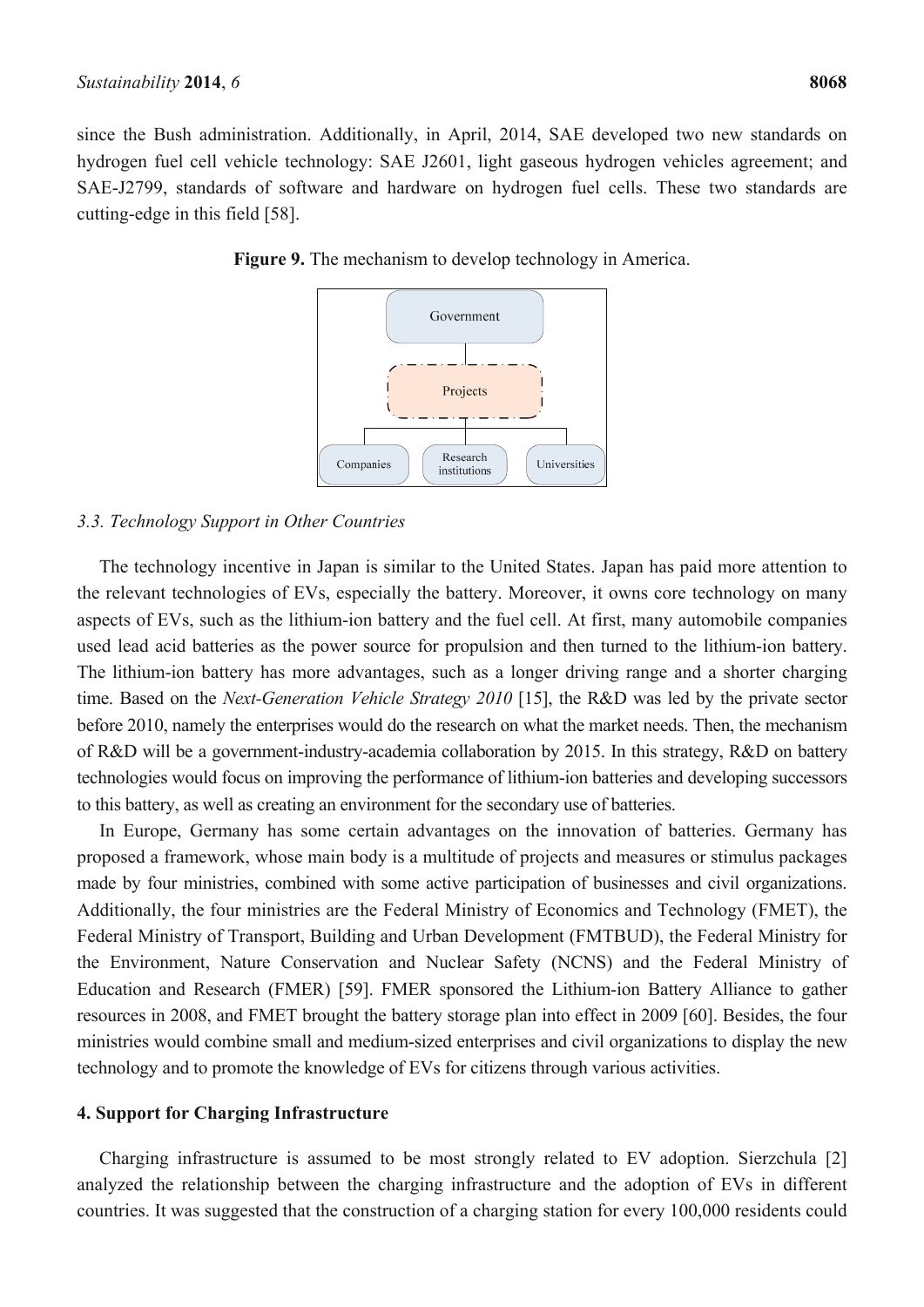have twice the impact on a country's EV market share than the financial incentives of \$1000 to consumers. In addition, all of the policymakers who participated in the group decision room (GDR) system recognized that the advancement of charging infrastructure is necessary for the introduction of EVs [61]. However, the support of charging infrastructure faces the "chicken-and-egg" problem in that the providers will not invest in infrastructure until there is a large-scale adoption of EVs, and people would not choose EVs if there was not enough charging infrastructure. Therefore, from the perspective of government, investment in public charging infrastructure should consider both sides to better realize the adoption of EVs.

There are various modes to support the charging infrastructure. However, the main differences include two parts: the investors and managers; and the suppliers. The overall mode is shown in Figure 10. A country or a city could regard it as a public work, or establish a public-private partnership with one or more service providers, or only depend on private companies.



**Figure 10.** The modes of developing charging infrastructure.

American, Japan and France are under the modes of public-private partnership. In these countries, the governments are usually the investors, but the managers can be other stakeholders, which means that the market for constructing and managing charging stations is open to all companies. These companies can enter this area through fair competition. Besides, the electricity or battery suppliers can be state-owned enterprises or privately-owned companies.

However, in China, the market is monopolized by the State Grid Corporation of China (SGCC) or the China Southern Power Grid (CSPG). SGCC is not only the manager, but also the supplier, and it had already built 400 charging stations and 19,000 charging outlets by the end of 2013 [62]. The advantage of this mode is that it is simple and easy to manage. However, it may hinder the development of the EV market because of there being no competition.

# **5. The Relationship between the Adoption of EVs and Policies**

To better promote the development of EVs, the government of the United States has proposed various policies in recent years. Through the implementation of the policies, America has achieved some success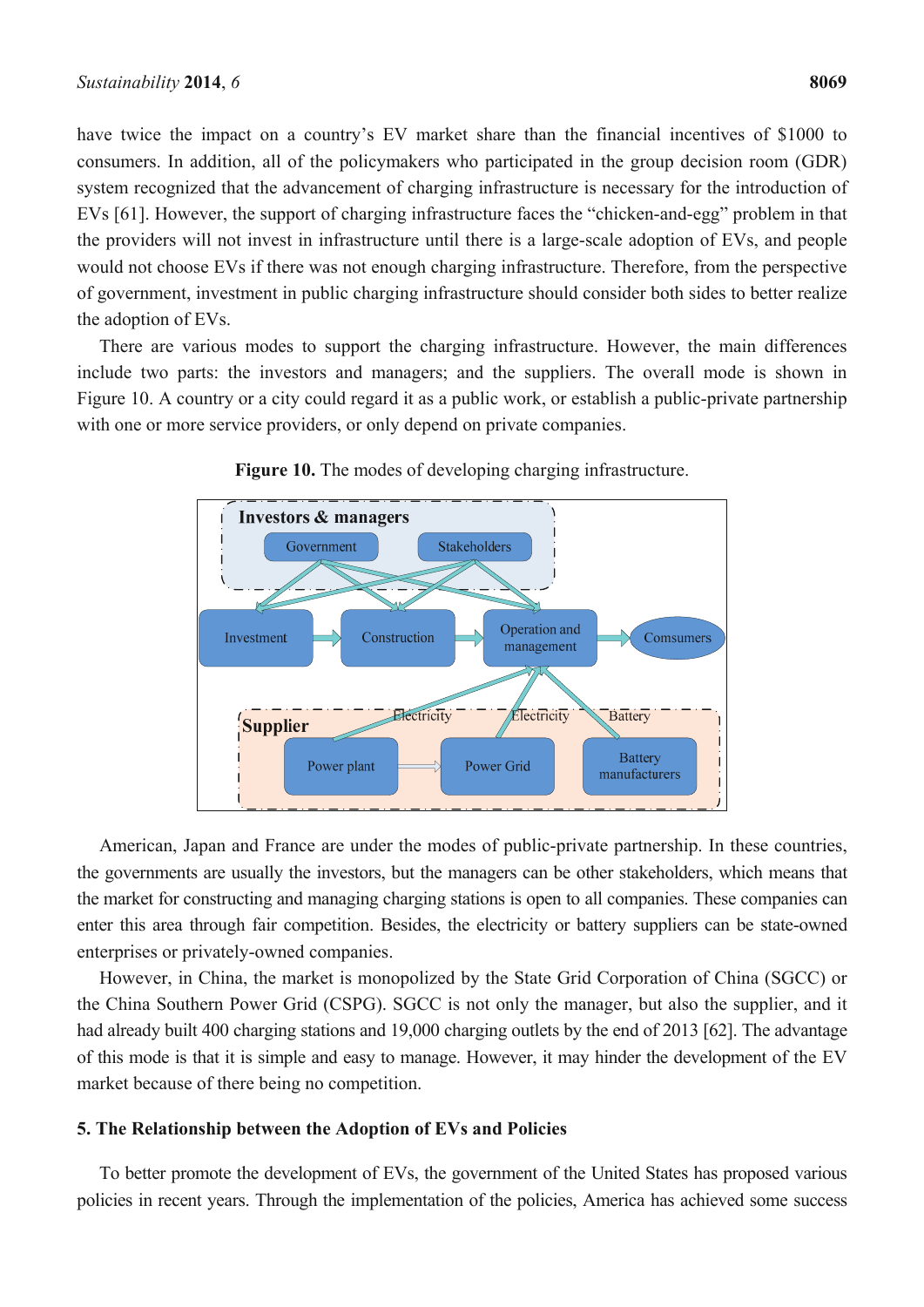and always maintains the position of having the largest market for EVs in the world [4]. Thus, we take America as a typical example to analyze the relationship between the adoption of EVs and policies.

From the perspective of annual EV sales, it can be seen that the sales of EVs showed an increase overall from 2007 to 2013 (Figure 11). This trend of increase suggests that the relevant policies have had an impact on the use of EVs. Besides, the percentage of EVs of the total vehicle sales presents a growing trend, as well, which implies that consumers have begun to turn their attention towards EVs.





However, due to the impact of the subprime mortgage crisis in 2008, many people suffered from unemployment [64]. Therefore, the sales had dropped slightly from 2008 to 2010. What is noteworthy is that the percentage of EVs of total vehicle sales had a small increase, from 2.37% in 2008 to 2.78% in 2009, albeit with decreased sales. This is because of the policy packages of financial incentives, such as ACES-2009 [34] and ARRA-2009 [35], and the program Cash for Clunkers [36] (mainly for HEVs), which was implemented from June to September in 2009 (Figure 12). These policies stimulated more consumers to choose EVs and then improved the percentage of EVs of all vehicles, although the total vehicle sales had decreased. However, the sales of HEVs fell sharply when the program Cash for Clunkers ended on August 24, 2009 [65], as is shown in Figure 12. This indicates that Cash for Clunkers had significantly influenced the purchase of EVs.

With the recovery of the economy and various support by the government, the amount of EV sales tended to grow rapidly from 2011 to 2013. To be specific, the government issued a goal of one million EVs by 2015 in a federal report from February, 2011 [28]. Various policies that mainly involved specific financial incentives, technology support and the construction of charging infrastructure were detailed in the report. Furthermore, the government proposed the *EV Everywhere Grand Challenge Blueprint* [11] in 2012 to provide the steps and ways to achieve the targeted amount. In the meantime, each state has adopted different incentives to spur the market. In addition, the advanced technology applied in EVs and the wide range of charging infrastructure also confirm the confidence of consumers with respect to EVs.

From the perspective of the types of EVs, successive administrations before the Obama administration had focused on HEVs since the announcement of the *Energy Independence and Security Act of 2007*(EISA-2007) [66], but the Obama administration mainly focused on PHEVs and BEVs from 2009 [67,68]. The government leaned on developing HEVs in the primary stage, because the technology of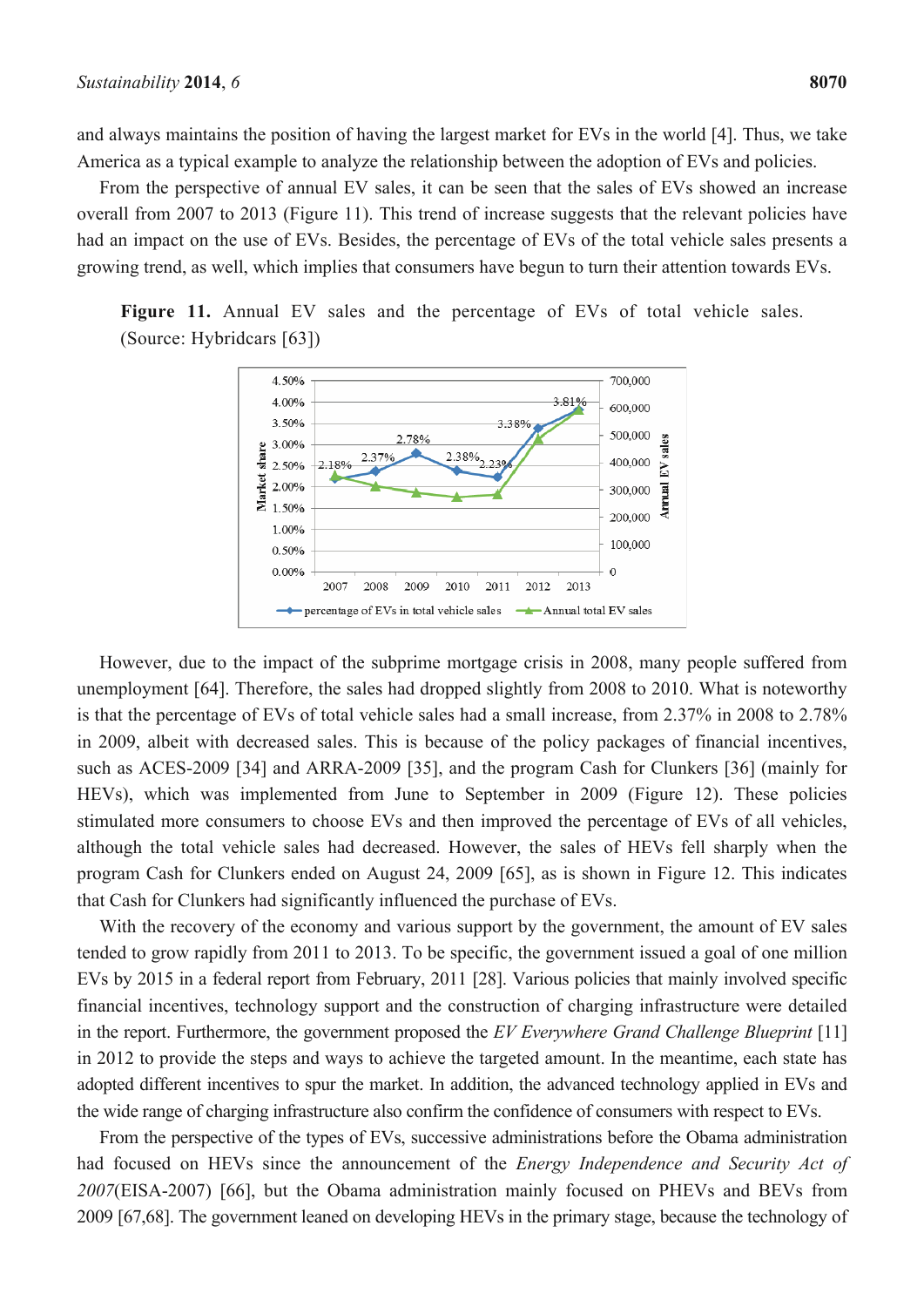this type was more mature than PHEVs and BEVs. Therefore, there are scarcely any sales of PHEVs and BEVs from 2007 to 2011, as is shown in Figure 12. This suggests that technology support is crucial to developing EVs. With much of the R&D investment in batteries, the driving range and performance of PHEVs and BEVs have greatly improved.

Figure 12. The relationship between policies and the adoption of EVs in the United States. ACES-2009, *American Clean Energy and Security Act of 2009*; ARRA-2009, *American Recovery and Reinvestment Act of 2009*. (Source: Hybridcars [63].)



Especially after the Chevrolet Volt (PHEV) and Nissan Leaf (BEV) were put onto the market in 2011 [69,70], the sales of PHEVs and BEVs increased rapidly in the next two years, as is shown in Figure 12 and Figure 13. However, from 2011 to 2012, the speed of growth of the sales of PHEVs was higher than for BEVs. There were two main reasons to explain this phenomenon. First of all, there was the worry of the driving range, which influences the purchase of BEVs [71]. Secondly, there was the high price, which hindered consumers' purchases, though the financial incentives were place on BEVs [72]. In addition, the inconvenience of charging BEVs may also influence the purchase intention. However, from 2012 to 2013, conversely, the speed of growth of BEVs was much higher than PHEVs. This is because the financial incentives of each state tend to support BEVs, and the amount is higher than PHEVs (Table 2). Besides, the charging infrastructure is improving, which supports power for BEVs [72].



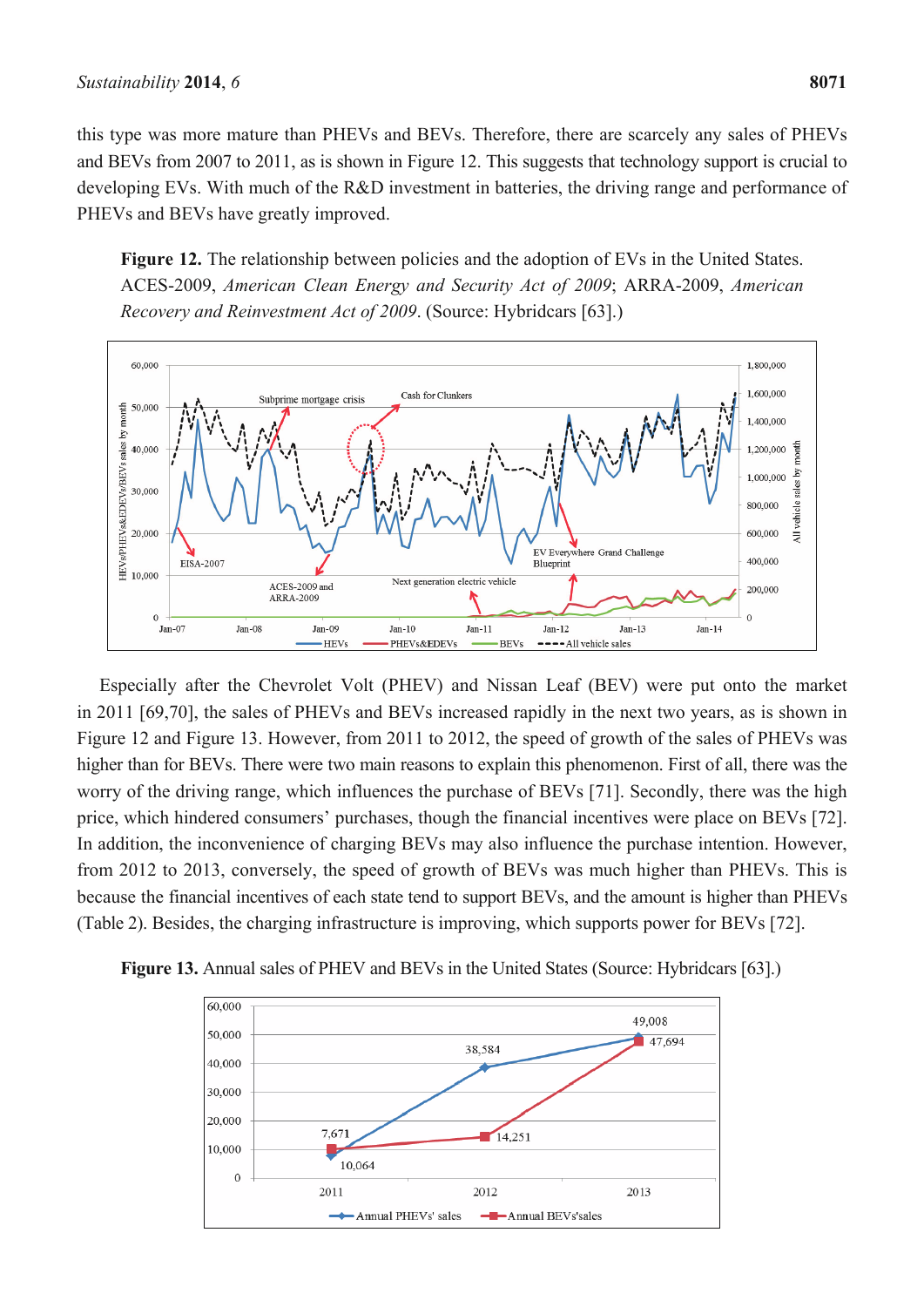To reduce petroleum dependence and enhance environmental stewardship, President Obama called for putting one million EVs (referring to PHEVs and BEVs) on the road by 2015 in his 2011 State of the Union Address. From then on, many policies that we reviewed above have been implemented to better achieve the goal. Given the difficulty of collecting the number of EVs on the road, we take the cumulative sales from 2011 to 2013 as the reference in this paper. From Figure 13, the cumulative total sales had reached 167,272 by the end of 2013. The distance from the target number of EVs is 832,728. From Figure 13, the growth rate reached 197.9% from 2011 to 2012 and 83.03% from 2012 to 2013. Based on the average growth rate of the last two years, we estimate that the cumulative sales will reach more than one million by the end of 2016 if the policies keep going for the development of EVs. The development of EVs in the past three years has made great progress, which can be proven by the growth rate, even though America cannot realize its target in time.

#### **6. Conclusions and Further Research**

## *6.1. Conclusions*

The purpose of this paper is to explore the policy mechanism or the framework of several countries whose policies are typical and effective. To conclude the review of the characteristics of the policy mechanisms, we reviewed the mechanisms from three aspects of policy (that is, financial incentives, technology support and charging infrastructure) on the adoption of EVs in different countries. We qualitatively demonstrated the relationship between the policies and the adoption of EVs by taking America as an example, because the United States has the largest sales of EVs and the number of its EVs on road is close to the target of one million. Descriptive analysis indicated how policies, such as government financial incentives or technology support, could dramatically affect the adoption of EVs, as is shown in Figure 12. This analysis provides the visual endorsement of each specific policy as a way to significantly encourage the purchase of EVs.

We summarized the advantages and disadvantages of different countries in the process of developing EVs based on the classified framework and mechanism. Therefore, countries can learn from each other to better develop EVs of their own.

China has been the largest  $CO<sub>2</sub>$  emitter in the world, and the serious haze problem has recently invaded a lot of cities. China therefore is chosen as an example in this paper. It is more urgent and necessary to adopt effective policies to accelerate the development of EVs. Based on our summary of the mechanisms, the advantage in China is that it intends to decrease the purchase of conventional vehicles by traffic controls or a registration lottery. In addition, China had proposed subsidies to consumers who bought EVs. However, the disadvantage is that the subsidies are strictly limited because of local protectionism. For example, only ten types of EV could enjoy the subsidies in Beijing. However, the Chevrolet Volt (PHEV) and Nissan Leaf (BEV), as two most popular models in America and Europe, did not get any subsidies or enjoy any policies [73]. On the contrary, the subsidies are given to the qualified vehicles that emit less emissions in Europe or in America. Therefore, China should open its arms to welcome good models to spur the desire of people to purchase EVs, which could really relieve the fog and haze problems in the big cities. Besides, there is scarcely no onus nor credits for manufacturers or the stakeholders in China, which affects the enthusiasm of producers and sellers. China could establish the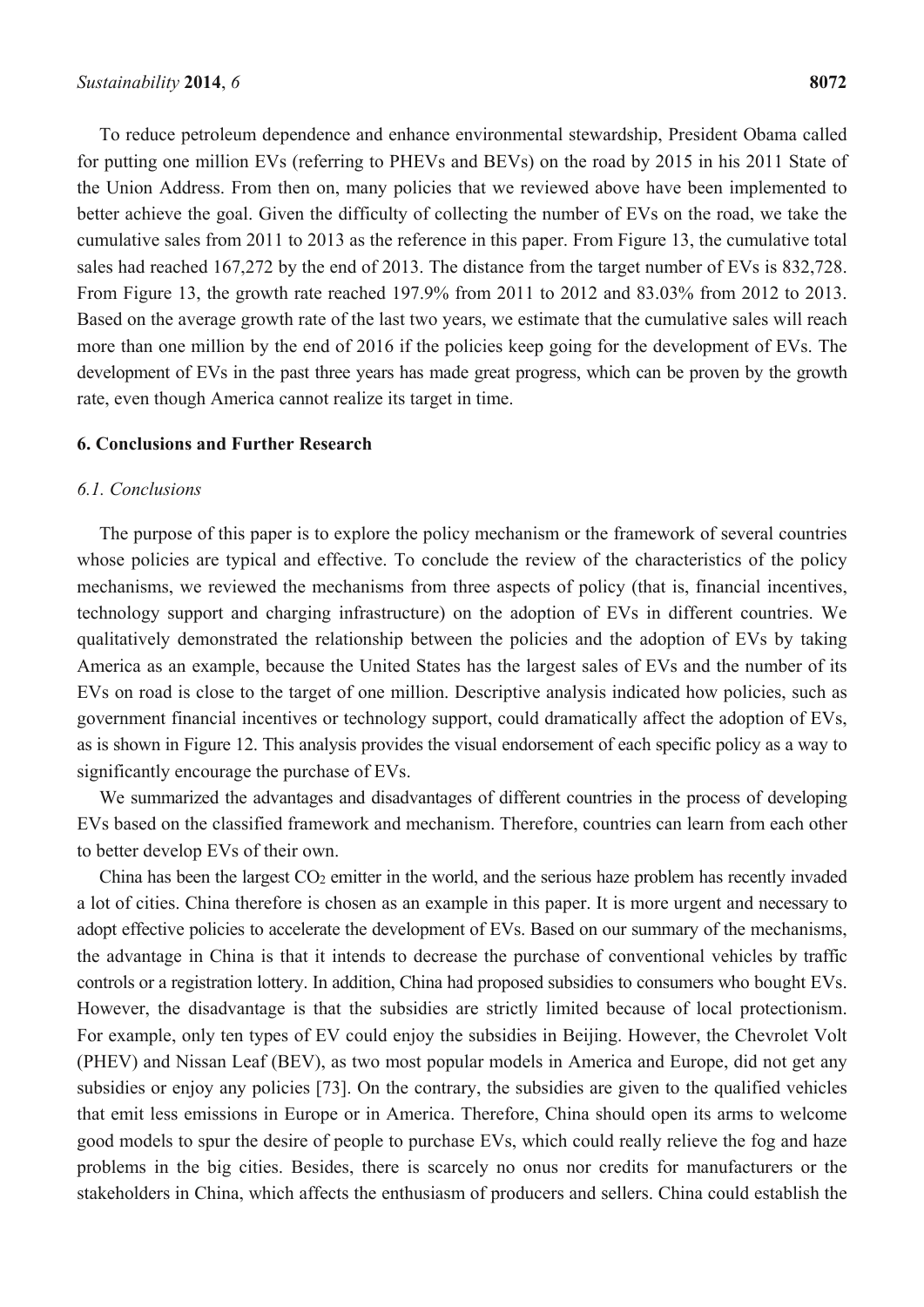mechanisms by imitating the practices of the U.K. or France: reward the manufacturers who produce and sell a new car that emits less CO<sub>2</sub> emissions and punish those who produce a more polluting model. These policies can also stimulate the innovation of automobile companies to produce EVs.

In terms of technology support, Japan tends to concentrate on the core technology. The companies will decide their research direction and utilize their own funds or some investment given by government to gather the research institutions to exploit new technology. The advantage of this way, dominated by the companies, is that good theoretical research allows the easy realization of practical applications. However, the factors, such as the system of the nation or educational level, which influence innovation, are comprehensive and complicated. Therefore, it is difficult to imitate the mechanism of technology support totally in a short time, not like the financial incentives. However, in this paper, we still supply some mechanisms and the innovation direction of advanced countries, as is seen in Section 3, to be used as a reference for developing countries with weaker technology.

From the perspective of the mechanism of constructing the charging infrastructure, the market was monopolized by two large-sized power grid companies, and the electricity was supplied by these two companies in China. The advantage is that the charging infrastructure could be constructed in a short time, and it is easier to manage and maintain the infrastructure. Besides, the earnings are simple to calculate, because they belong to the power grid companies, which could avoid a conflict of interest. However, this may hinder the development of charging infrastructure and the quality of service because of the lack of competition. Therefore, China should open the market to stakeholders gradually, and the government should establish an effective competition mechanism to attract investors, as America does. In addition, the government should pay more attention to the layout of the charging infrastructure, because a reasonable charging infrastructure layout would support the charging demand and strengthen consumers' confidence in the future of EVs.

# *6.2. Further Research*

This study combed the policy mechanisms and frameworks of financial incentive, technology support and construction of charging infrastructure through qualitative analysis of some typical countries. In our next work, we would use a quantitative analysis method, such as econometric analysis or comprehensive evaluation, to identify which policies are important to a country's market of EVs and assess the effectiveness of the policies in a country based on the policies that we studied in this paper. Further research is necessary to collect more data from different countries, or if there are other policies that also need to be presented, but were not included in this paper. For example, the mechanisms of the industrial chain, which may influence the production of EVs, and the mechanisms of electricity pricing or petroleum pricing, which may influence the purchasing of EVs.

## **Acknowledgments**

The authors would like to thank the anonymous referees and the editor of this journal. The authors gratefully acknowledge the financial support by the National Natural Science Foundation of China (Grant Nos. 71173075 and 71473083), Beijing Natural Science Foundation of China (Grant No. 9142016), Beijing Planning Project of Philosophy and Social Science (Grant No. 13JGB054), the Ministry of Education Doctoral Foundation of China (Grant No. 20110036120013), the Program for New Century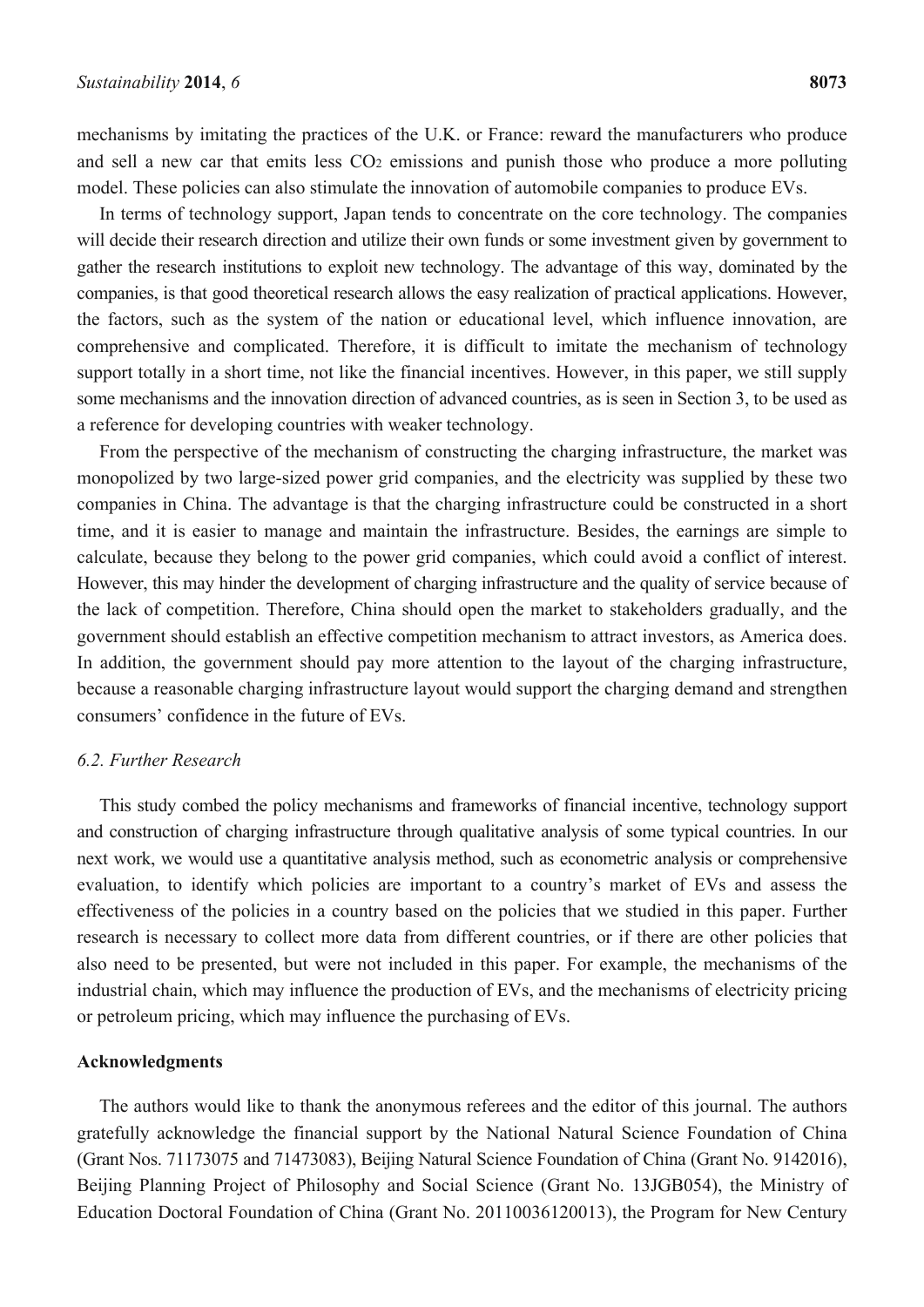Excellent Talents in University (NCET-12-0850) and the Fundamental Research Funds of the Central Universities of China (Grant No. 2014XS61).

# **Author Contributions**

In this paper, Xingping Zhang developed the research ideas and implemented the research programs. Jian Xie committed to figuring out how to analyze the relationship between the adoption of EVs and the policies and completed the writing work of Sections 1 and 5. Rao Rao made the relevant tables and figures and provided some advice on this paper. Yanni Liang collected the relevant policies, including the financial incentives and technology support, and completed the writing work of the corresponding parts.

# **Conflicts of Interest**

The authors declare no conflict of interest.

# **References**

- 1. International Energy Agency*. World Energy Outlook 2012*; OECD/IEA: Paris, France, 2012.
- 2. Sierzchula, W.; Bakker, S.; Maat, K. The influence of financial incentives and other socio-economic factors on electric vehicle adoption. *Energy Policy* **2014**, *68*, 183–194.
- 3. International Energy Agency. *CO2 Emissions from Fuel Combustion*; IEA: Paris, France, 2013.
- 4. Clean Energy Ministerial; Electric vehicles initiative; International Energy Agency. *Global EV Outlook: Understanding the Electric Vehicle Landscape to 2020*; OECD/IEA: Paris, France, 2013.
- 5. Yabe, K.; Shinoda, Y.; Seki, T. Market penetration speed and effects on CO2 reduction of electric vehicles and plug-in hybrid electric vehicles in Japan. *Energy Policy* **2012**, *45*, 529–540.
- 6. Gass, V.; Schmidt, J.; Schmid, E. Analysis of alternative policy instruments to promote electric vehicles in Austria. *Renew. Energy* **2014**, *61*, 96–101.
- 7. National Thermal Power Installed Capacity Returns to Account for Less than 70% in 2013. Available online: http://www.coalstudy.com/news/dlhgzx/dl/2013-12-09/1364.html (accessed on 6 June 2014). (In Chinese)
- 8. Zhang, X.P.; Rao, R.; Xie, J.; Liang, Y.N. The current dilemma and future path of China's electric vehicles. *Sustainability* **2014**, *6*, 1567–1593.
- 9. Bellekom, S.; Benders, R.; Steef, P.; Moll, H. Electric cars and wind energy: Two problems, one solution? A study to combine wind energy and electric cars in 2020 in The Netherlands. *Energy* **2012**, *45*, 859–866.
- 10. Battistelli, C.; Baringo, L.; Conejo, A.J. Optimal energy management of small electric energy systems including V2G facilities and renewable energy sources. *Electr. Power Syst. Res.* **2012**, *92*, 50–59.
- 11. US Department of Energy. *EV Everywhere Grand Challenge Blueprint*; U.S. Department of Energy: Washington, DC, USA, 2013.
- 12. Intelligent Grid Interfaced Vehicle Eco-Charging: Project Description. Available online: http://igive.wikidot.com/project-description (accessed on 3 April 2014).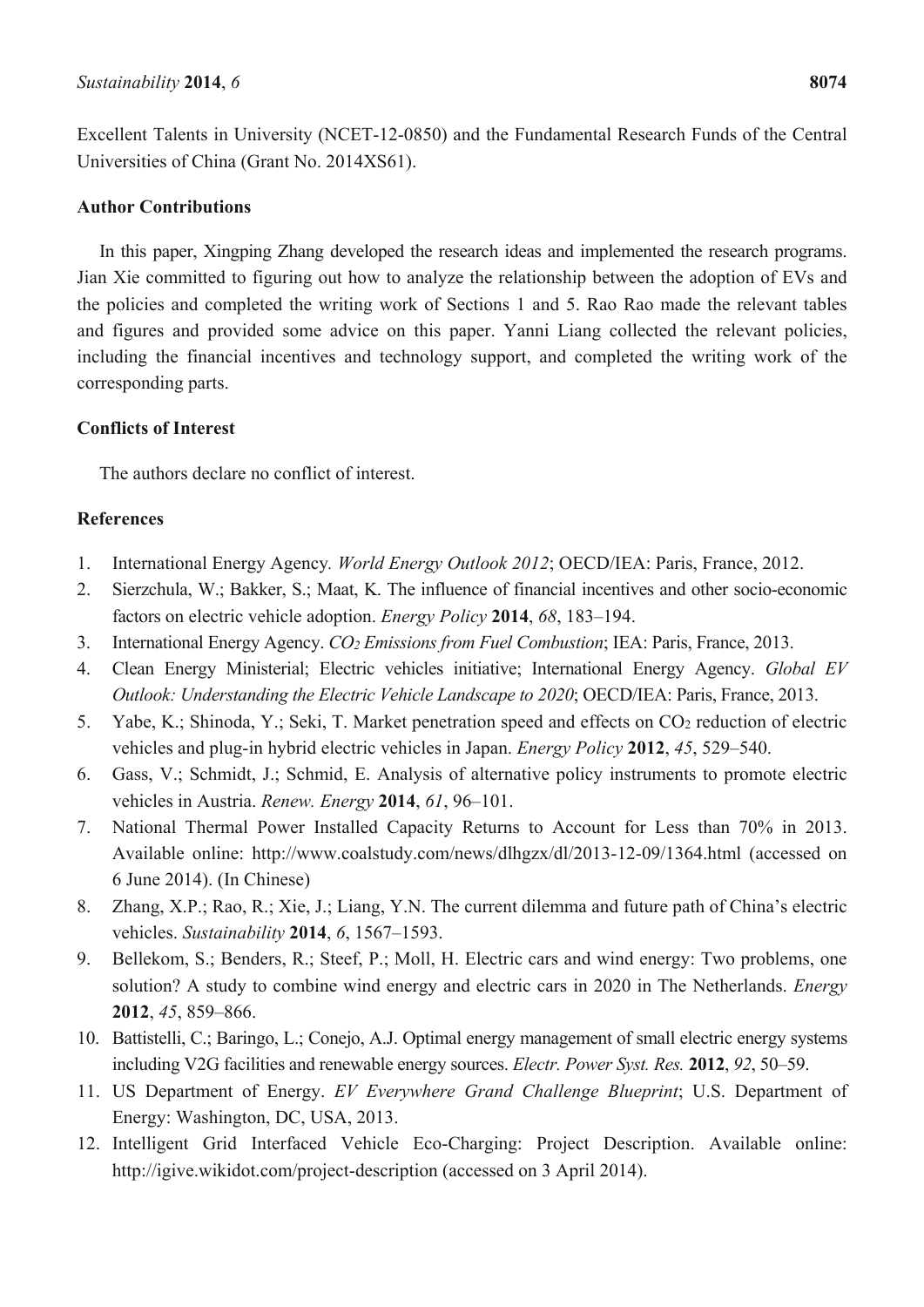- 13. Germany Federal Government's National Electro Mobility Development Plan. Federal Ministry for the Environment, Nature Conservation, Building and Nuclear Safety. Available online: http://www.bmub.bund.de/fileadmin/bmu-import/files/pdfs/allgemein/application/pdf/nep\_09\_ bmu\_en\_bf.pdf (accessed on 15 May 2014).
- 14. France. Available online: http://www.ieahev.org/by-country/france/ (accessed on 13 April 2014).
- 15. Next-Generation Vehicle Strategy 2010. Ministry of Economy, Trade and Industry. Available online: http://www.meti.go.jp/english/press/data/pdf/N-G-V2.pdf (accessed on 17 May 2014).
- 16. The State councial of China. *Energy Saving and Energy Automobile Industry Planning (2012–2020)*; The State Council: Beijing, China, 2014. Available online: http://www.china.com.cn/ policy/txt/2012-07/09/content\_25855476\_3.htm (accessed on 21 June 2014).
- 17. Norwegian Parliament Extends Electric Car Initiatives Until 2018. Available online: http://www.avere.org/www/newsMgr.php?action=view&frmNewsId=611&section=&type=&SG LSESSID=tqiice0pmjdclt7l4q0s3s1o27 (accessed on 18 October 2014).
- 18. Over 20,000 Rechargeable Electric Cars on Norwegian Road. Available online: http://www.gronnbil.no/nyheter/over-20-000-ladbare-biler-pa-norske-veier-article366-239.html? redirect=invalidurl (accessed on 18 October 2014). (In Norwegian)
- 19. Jenn, A.; Azevedo, I.L.; Ferreira, P. The impact of federal incentives on the adoption of hybrid electric vehicles in the United States. *Energy Econ.* **2013**, *40*, 936–942.
- 20. Diamond, D. The impact of government incentives for hybrid-electric vehicles: Evidence from US states. *Energy Policy* **2009**, *37*, 972–983.
- 21. Krause, R.M.; Carley, S.R.; Lane, B.W. Perception and reality: Public knowledge of plug-in electric vehicles in 21 US cities. *Energy Policy* **2013**, *63*, 433–440.
- 22. Pohl, H.; Yarime, M. Integrating innovation system and management concepts: The development of electric and hybrid electric vehicles in Japan. *Technol. Forecast. Soc. Chang.* **2012**, *79*, 1431–1446.
- 23. Ahman, M. Government policy and the development of electric vehicles in Japan. *Energy Policy* **2006**, *34*, 433–443.
- 24. Zheng, J.; Mehndiratta, S.; Guo, J.Y. Strategic policies and demonstration program of electric vehicle in China. *Transp. Policy* **2012**, *19*, 17–25.
- 25. Cohen, N.; Naor, M. Reducing dependence on oil? How policy entrepreneurs utilize the national security agenda to recruit government support: The case of electric transportation in Israel. *Energy Policy* **2013**, *56*, 582–590.
- 26. Jarvinen, J.; Orton, F.; Nelson, T. Electric Vehicles in Australia's National Electricity Market: Energy Market and Policy Implications. *Electri. J.* **2012**, *25*, 63–87.
- 27. Multilateral Technology Initiatives, Known as Implementing Agreements. Available online: http://www.ieahev.org/about/ (accessed on 14 April 2014).
- 28. Mock, P.; Yang, Z.F. *Driving Electrification: A Global Comparison of Fiscal Incentive Policy for Electric Vehicles*; White Papers; The International Council on Clean Transportation: San Francisco, CA, USA, 2014. Available online: http://www.theicct.org/driving-electrificationglobal-comparison-fiscal-policy- electric-vehicles (accessed on 5 June 2014).
- 29. Hybrid and Electric Vehicles: The Electric Drive Gains Traction. Available online: http://www.ieahev.org/assets/1/7/IA-HEV\_Annual\_Report\_May\_2013\_3MB.pdf (accessed on 13 June 2014).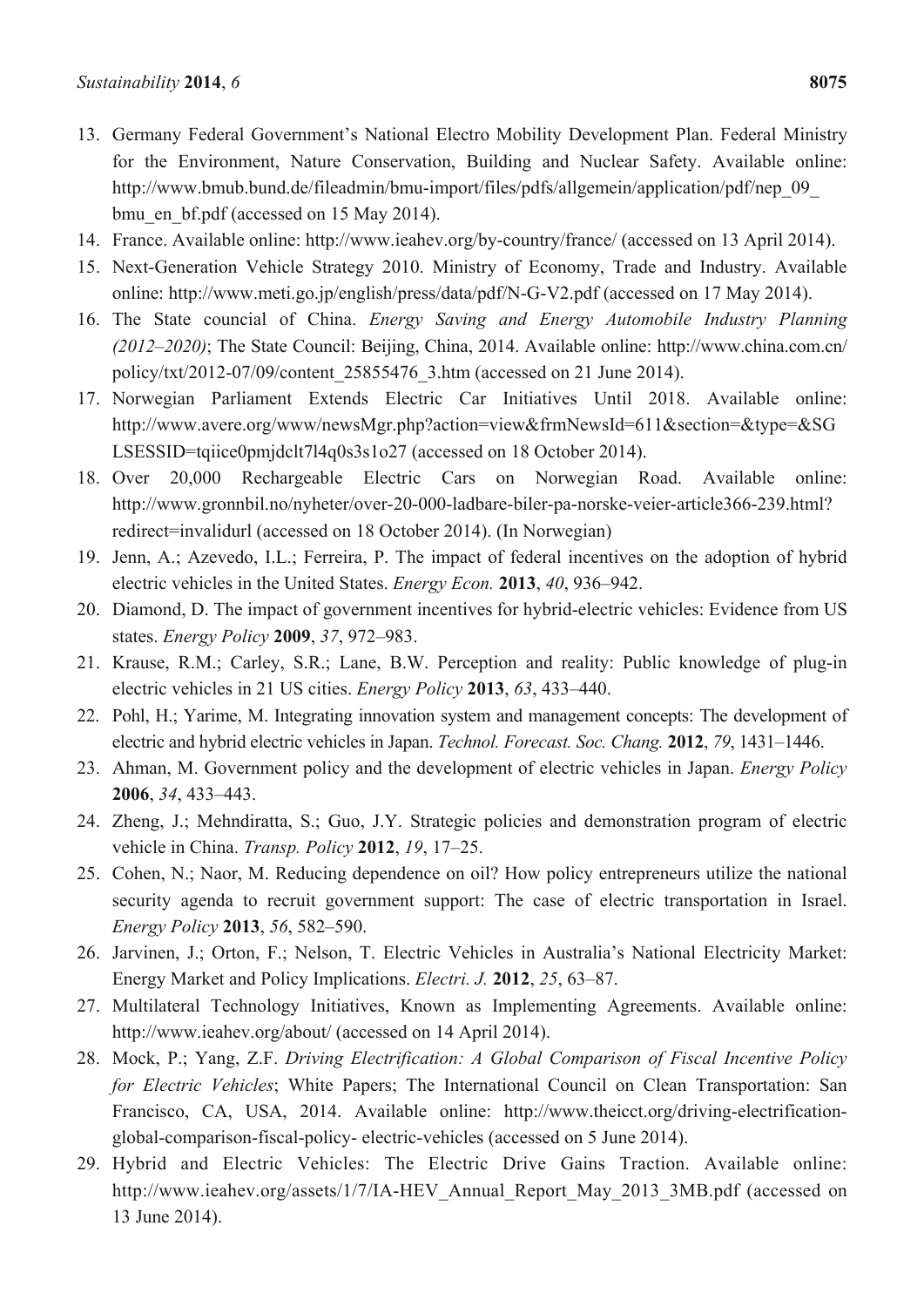- 30. Chevy Volt gets a Low Emissions Package for California; HOV Lanes Access. Available online: http://www.greencarcongress.com/2011/11/volt-20111117.html (accessed on 6 June 2014).
- 31. \$1Billion Plug-In Incentives Will Speed Auto Industry's Transformation. Available online: http://www.calcars.org/calcars-news/1008.html (accessed on 8 June 2014).
- 32. *Energy Policy Act of 2005*; U.S. Department of Energy: Washington, DC, USA, 2005. Available online: http://www. afdc.energy.gov/laws/epact\_2005 (accessed on 25 June 2014).
- 33. Energy Improvement and Extension Act of 2008. Available online: http://en.wikipedia.org/wiki/ Energy Improvement and Extension Act of 2008#Energy Improvement and Extension Act of\_2008 (accessed on 25 June 2014).
- 34. Notice 2009-89. New Qualified Plug-in Electric Drive Motor Vehicle Credit. Internal Revenue Bulletin: 2009-48. Available online: http://www.irs.gov/irb/2009-48\_IRB/ar09.html (accessed on 17 June 2014).
- 35. US Department of Energy. *American Recovery and Reinvestment Act of 2009*; U.S. Department of Energy: Washington, DC, USA, 2009. Available online: http://www.afdc.energy.gov/laws/ arra.html (accessed on 29 June 2014).
- 36. Cash for Clunkers. Available online: http://en.wikipedia.org/wiki/Cash\_for\_Clunkers (accessed on 17 May 2014).
- 37. State & Federal Incentives: United States Incentives Map. Available online: http://www.pluginamerica.org/incentives (accessed on 27 June 2014).
- 38. *Energy Independence and Security Act of 2007*; U.S. Department of Energy: Washington, DC, USA, 2007. Available online: http://www.afdc.energy.gov/laws/eisa.html (accessed on 27 June 2014).
- 39. President Obama Announces \$2.4 Billion in Grants to Accelerate the Manufacturing and Deployment of the Next Generation of U.S. Batteries and Electric Vehicles. Available online: http://www.whitehouse.gov/the\_press\_office/2.4-Billion-in-Grants-to-Accelerate-the-Manufacturingand-Deployment-of-the-Next-Generation-of-US-Batteries-and-Electric-Vehicles (accessed on 13 June 2014).
- 40. Egbue, O.; Long, S. Barriers to widespread adoption of electric vehicles: An analysis of consumer attitudes and perceptions. *Energy Policy* **2012**, *48*, 717–729.
- 41. Clean Vehicle Rebate Project. Available online: http://energycenter.org/programs/clean\_ vehicle rebate project (accessed on 15 October 2014).
- 42. Zero-Emission Vehicle Standards for 2018 and Subsequent Model Year Passenger Cars, Light-Duty Trucks, and Medium-Duty Vehicles. Available online: http://www.arb.ca.gov/msprog/zevprog/ zevregs/1962.2\_Clean.pdf (accessed on 10 October 2014).
- 43. Reducing CO2 Emissions from Vans. Available online: http://ec.europa.eu/clima/policies/ transport/vehicles/vans/index\_en.htm (accessed on 15 June 2014).
- 44. Wilde, H.P.J.; Kroon, P. Policy options to reduce passenger cars  $CO<sub>2</sub>$  emissions after 2020. Available online: http://www.ecn.nl/docs/library/report/2013/e13005.pdf (accessed on 3 June 2014).
- 45. Green Car&Van Guide. Website of Green Wise Weekly. Available online: http://www.greenwisebusiness.co.uk/resources/green-car-and-van-guide-10.aspx (accessed on 5 June 2014).
- 46. Changes to the Congestion Charge. Available online: http://www.tfl.gov.uk/modes/driving/ congestion-charge/changes-to-the-congestion-charge (accessed on 5 June 2014).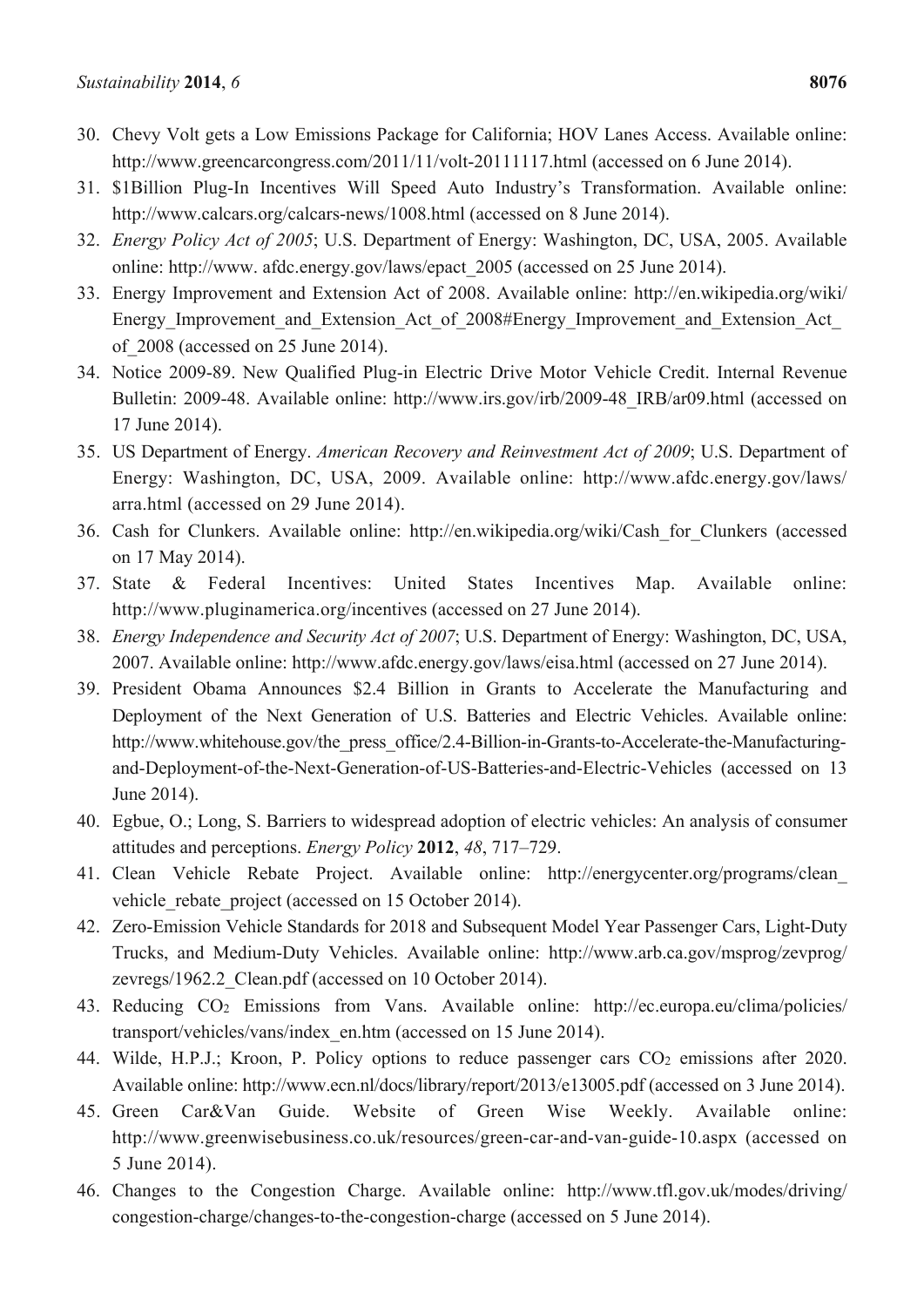- 47. London to Introduce New Ultra Low Emission Discount for Congestion Charge Scheme; Countering Dieselization. Available online: http://www.greencarcongress.com/2013/04/uled-20130424.html (accessed on 7 October 2014).
- 48. Plug-in Car and Van Grants. Available online: https://www.gov.uk/plug-in-car-van-grants/ eligibility (accessed on 7 October 2014).
- 49. Scrappage Scheme Boosts Car Sales. Available online: http://news.bbc.co.uk/2/hi/business/ 8186992.stm (accessed on 17 June 2014).
- 50. Overview of Purchase and Tax Incentives for Electric Vehicles in the EU. Available online: http://www.acea.be/uploads/publications/Electric vehicles overview 2014.pdf (accessed on 19 June 2014).
- 51. Reducing CO2 Emissions from Passenger Cars. Available online: http://ec.europa.eu/clima/ policies/transport/vehicles/cars/index\_en.htm (accessed on 29 September 2014).
- 52. The Subsidy Policy of New Energy Vehicles in Seven Cities of China. Available online: http://news.ddc.net.cn/newsview 48562.html (accessed on 29 June 2014). (In Chinese)
- 53. Thousands of Electric Sanitation Cars Were Purchased for Building the Green City in Beijing. Available online: http://www.360che.com/news/130105/24401.html (accessed on 13 June 2014). (In Chinese)
- 54. New Day Electric Vehicles became the Sponsors of Shanghai Expo to Reflect the Concept of Low Carbon in the expo. Available online: http://www.expo2010.cn/a/20091229/000009.htm (accessed on 21 June 2014). (In Chinese)
- 55. What Type of BEVs in Beijing? The Brands and Government Subsidies. Available online: http://bi.bendibao.com/news/2013521/104206.shtm (accessed on 10 October 2014). (In Chinese)
- 56. Double Policies to Buy Electric Vehicles in Beijing. Available online: http://www.qqddc.com/ html/news/201207/news 24839.html (accessed on 12 October 2014). (In Chinese)
- 57. Team Led by Argonne National Lab Selected as DOE's Batteries and Energy Storage Hub. Available online: http://energy.gov/articles/team-led-argonne-national-lab-selected-does-batteriesand-energy-storage-hub (accessed on 23 June 2014).
- 58. New SAE International Technical Standards Help Harmonize Hydrogen Fueling Across the Globe. Available online: http://www.prweb.com/releases/2014/03/prweb11672351.htm (accessed on 25 May 2014).
- 59. Mobility and Transport Technologies: The Third Transport Research Programme of the German Federal Government. Federal Ministry of Economics and Technology (BMWi). Available online: http://www.bmwi.de/English/Redaktion/Pdf/mobility-and-transport-technologies,property=pdf, bereich=bmwi2012,sprache=en,rwb=true.pdf (accessed on 12 June 2014).
- 60. Research and Innovations for Germany: Results and Outlook. Federal Ministry of Education and Research. Available online: http://www.bmbf.de/pub/forschung und innovation fuer deutschlan\_en.pdf (accessed on 3 July 2014).
- 61. Bakker, S.; Jacob, T.J. Policy options to support the adoption of electric vehicles in the urban environment. *Transp. Res. Part D Transp. Environ.* **2013**, *25*, 18–23.
- 62. State Grid Corporation of China Submits the Report: 400 Charging Station and 190,000 Charging Outlets Were Built. Available online: http://xiehui.cpsa.com.cn/Html/37886\_1.html (accessed on 17 June 2014).